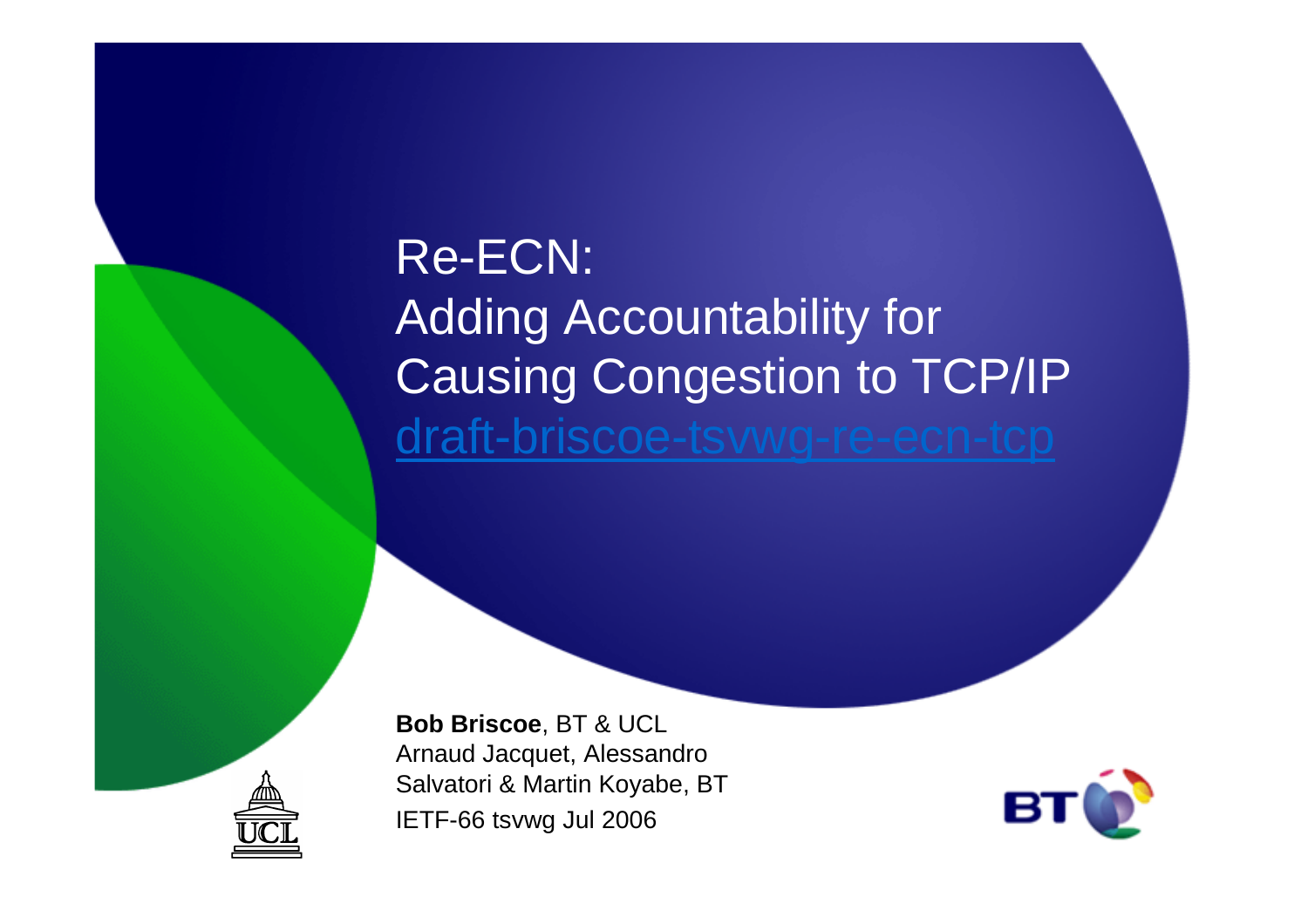## updated draft 02

- • Re-ECN: Adding Accountability for Causing Congestion to TCP/IP
	- updated draft: **updated draft:** draft-briscoe-tsvwg-re-ecn-tcp-02.txt
	- •**ultimate intent:** standards track
	- •**immediate intent:** re-ECN worth using last reserved bit in IP v4?
	- •intended to split off apps section into draft-briscoe-tsvwg-re-ecn-apps, but didn't
	- $\bullet$  intent of previous draft 01 (IETF-66 Dallas Mar 06)**:**
		- hold ECN nonce (<u>RFC3540</u>) at experimental
		- get you excited enough to read it, and break it
- • events since previous draft 01
	- since Mar 06, you've broken it (again) $\bullet$ 
		- –off-list: Salvatori (co-author), Bauer, Handley, Greenhalgh, Babiarz
		- –we've fixed it (changes to policing algorithms, not protocol)
	- $\bullet$  you wanted to see IPv6 protocol encoding
		- –included in updated draft to assess necessity of IPv4 header change
	- $\bullet$ revisions to draft (after recap slides)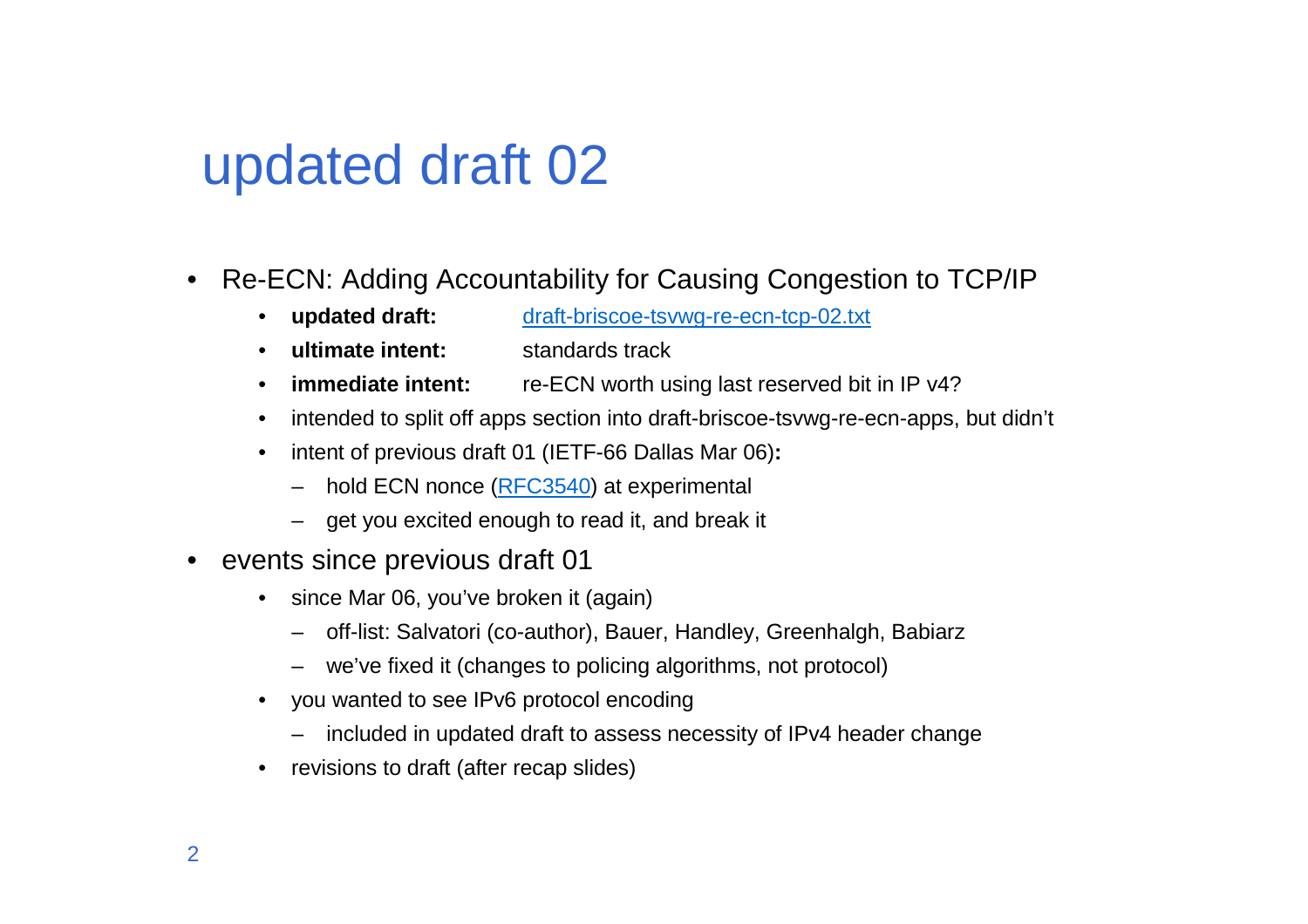#### recap doc roadmap

Re-ECN: Adding Accountability for $\big|$ Causing Congestion to TCP/IP <u>draft-briscoe-tsvwg-re-ecn-tcp-02</u> intent §3: overview in TCP/IP  $\S4$ : <code>in TCP</code> & other transports $\big\vert$ S $t$ d $s$  $\S5:$  in IP $[$ 

§6: accountability apps *inform'l*<br>◇

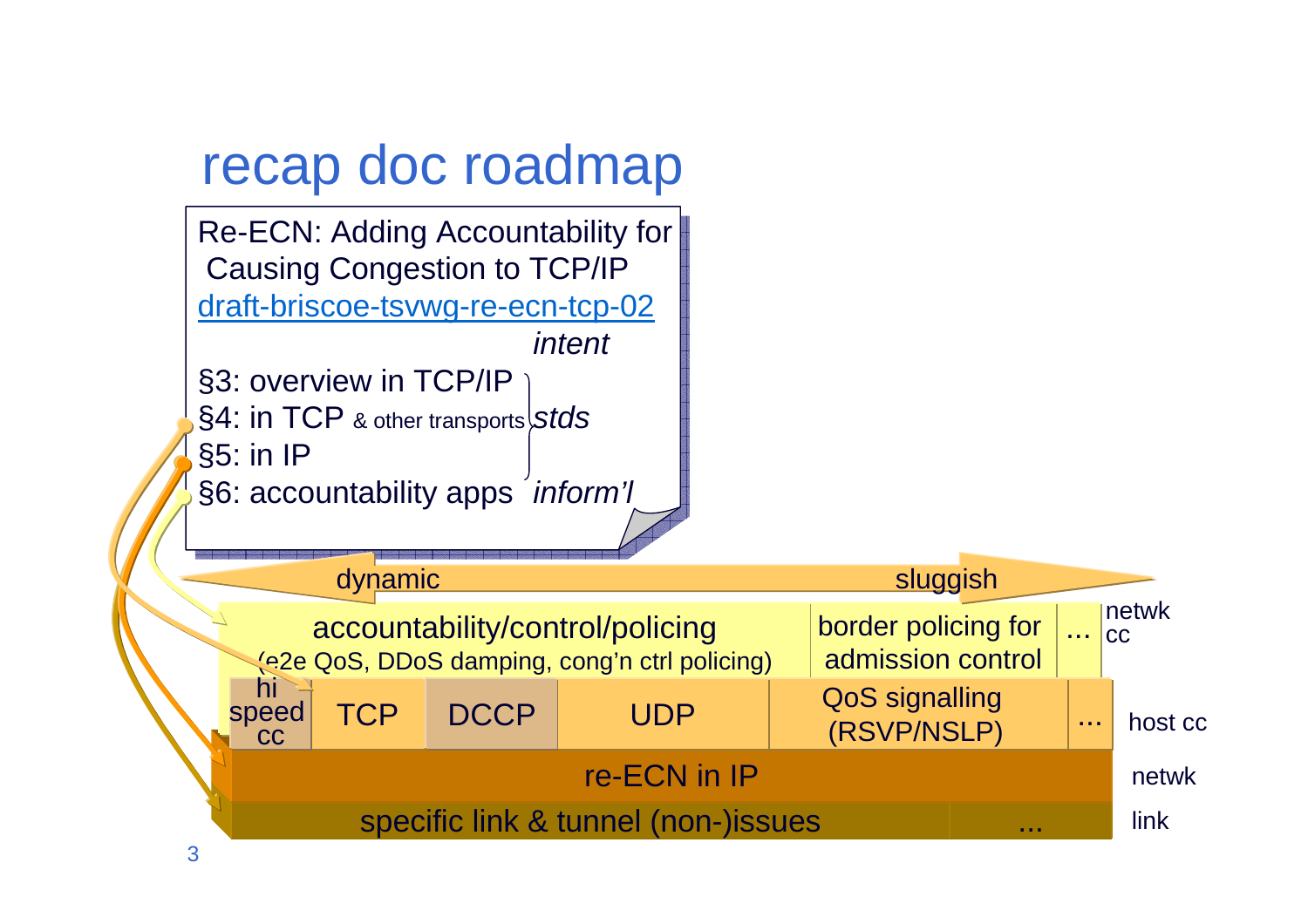#### re-ECN recap: solution statement (§1)

#### •allows some networks to police congestion control at network layer

#### conservative networks

 might want to throttle if unresponsive to congestion (VoIP, video, DDoS)•

#### middle ground

- might want to cap congestion caused per user (e.g. 24x7 heavy p2p sources, DDoS)•
- •evolution of hi-speed/different congestion control

#### liberal networks

- open access, no restrictions•
- • many believe Internet is broken
	- not IETF role to pre-judge which is right answer to these socio-economic issues•
	- •Internet needs all these answers – balance to be determined by natural selection
	- •'do-nothing' doesn't maintain liberal status quo, we just get more walls

#### $\bullet$ re-ECN goals

- •just enough support for conservative policies without breaking 'net neutrality'
- •allow evolution of new congestion control, even for flows from liberal  $\rightarrow$  conservative<br>acts that ellew their users to source conservative in other nate see he held secounts less
- •nets that allow their users to cause congestion in other nets can be held accountable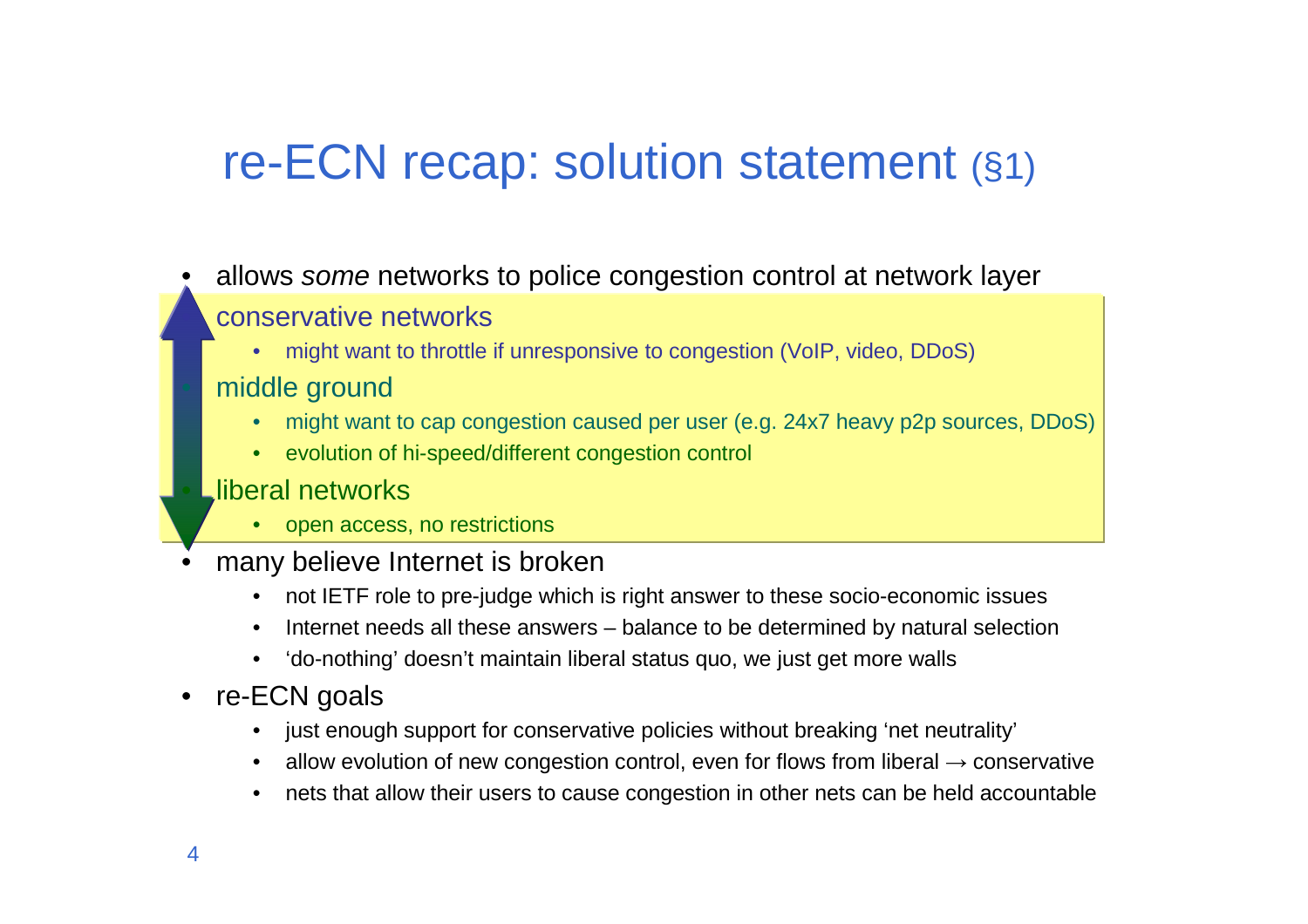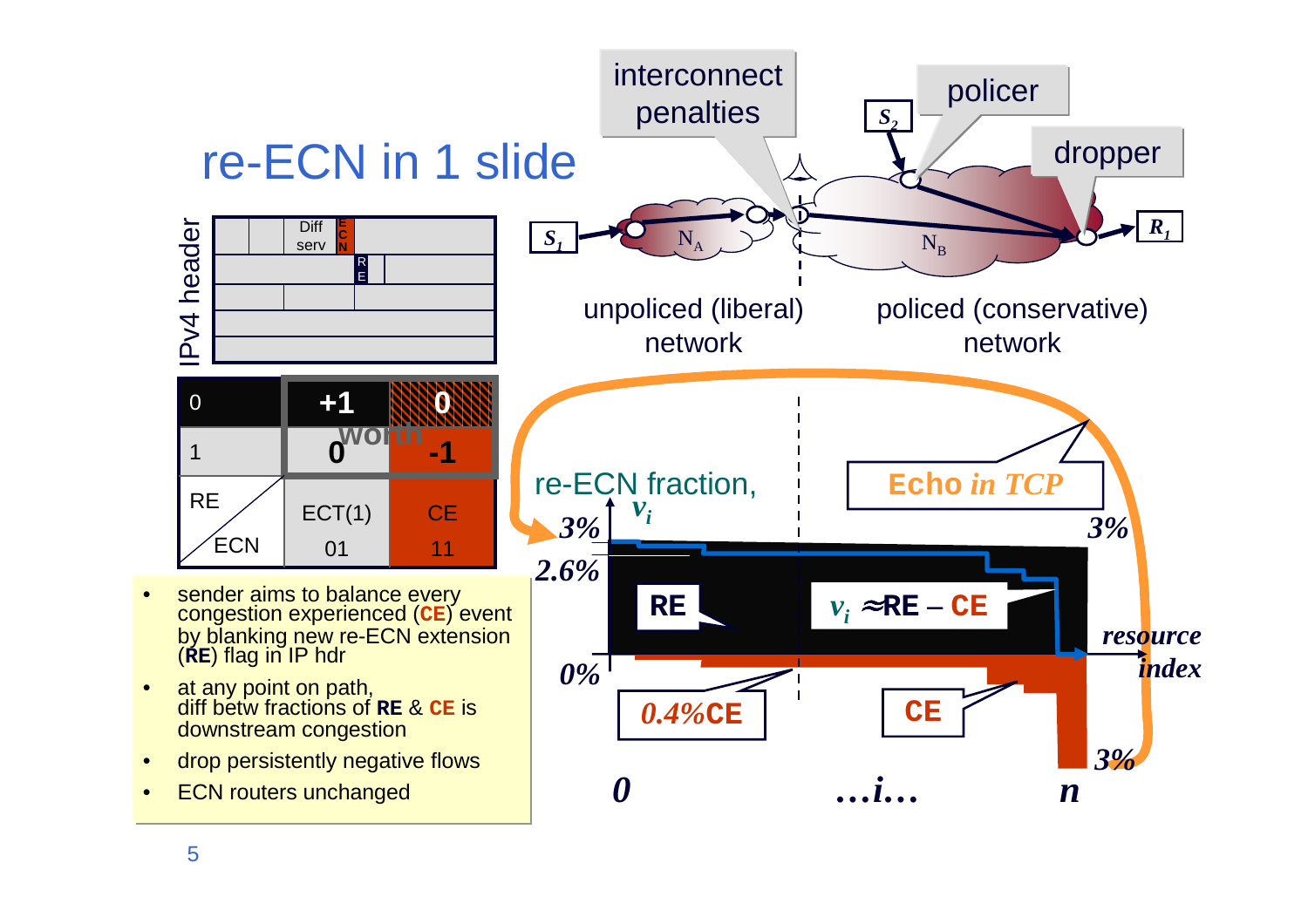## changes from draft 01 to 02

- listed (temporarily) at start of draft
	- added evolvability arguments against bottleneck policing (§6.1.2)
	- added (non-)issues with tunnels (§5.6), IPSec encryption and layered congestion notification (§5.7)
	- added IPv6 re-ECN protocol encoding (§5.2)
	- added reasoning for earlier change from 3 to 4 codepoints (§B)
	- new attacks and modified algorithm defences (§6.1.6 & §6.1.7)
	- minor editorial changes throughout
- HTML coloured diffs via
	- •<www.cs.ucl.ac.uk/staff/B.Briscoe/pubs.html#retcp>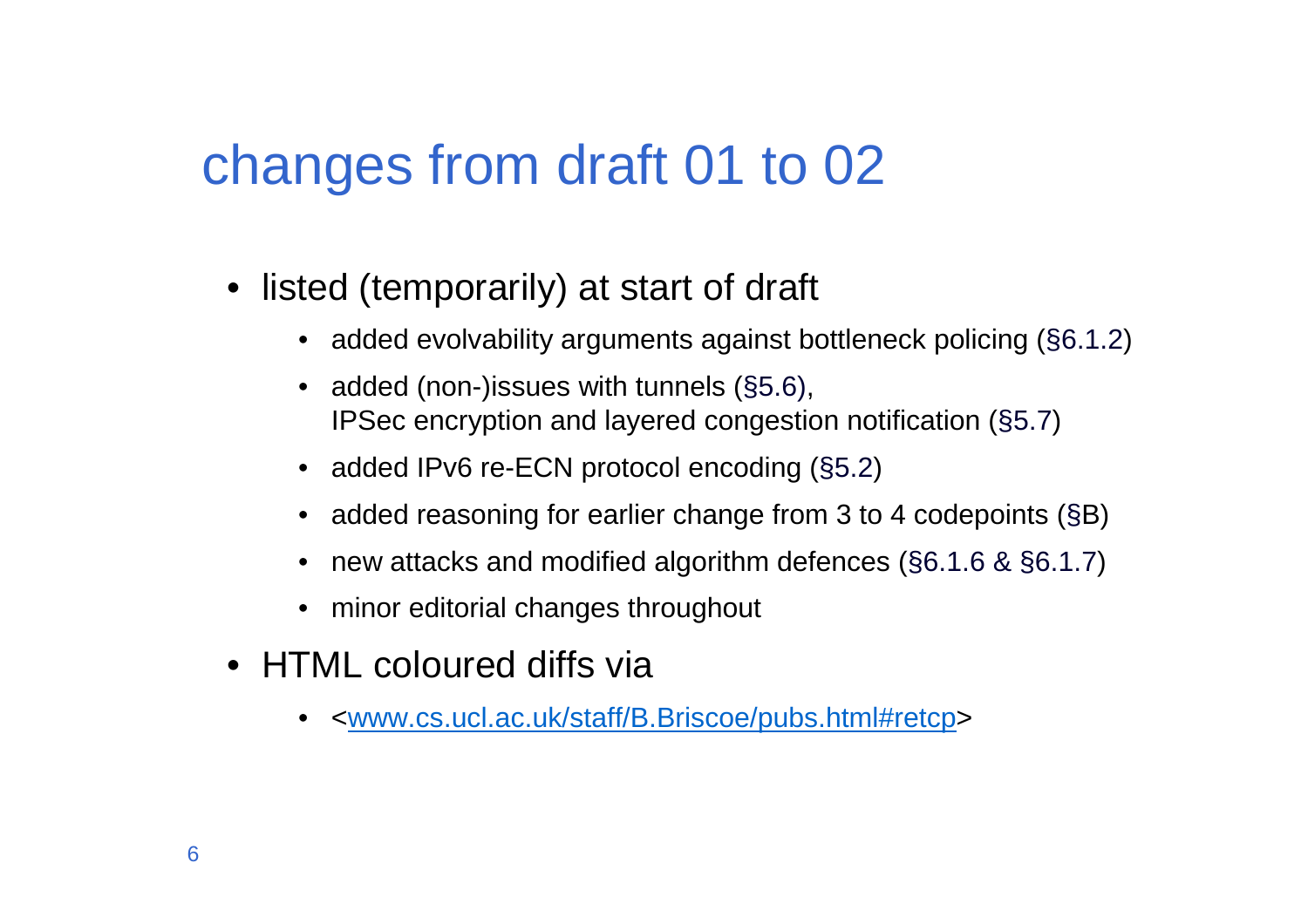#### bottleneck policing harmful to evolvability...and bypass-able anyway

- bottleneck policers: active research area since 1999•
	- •detect misbehaving flows causing 'unfair' share of congestion
	- •located at each potentially congested routers
	- •what right have these policers to assume a specific congestion response for a flow?
		- if they could police accurately, new congestion control evolution would require per-flow authorisation from all policers on the path (cf. IntServ)
	- • malicious sources can bypass them by splitting flow IDs
		- even splitting flow across multiple intermediate hosts (or src address spoofing)

 $N_{\pmb{B}}$ 

 $S_I$   $N_A$ ,  $\rightarrow$   $\rightarrow$   $\rightarrow$   $\rightarrow$   $\rightarrow$ 

 $N_{D}$ 

*R1*

- • re-ECN policing
	- polices congestion caused by all sources behind a physical •interface, irrespective of addressing

*S2*

•within that, can also choose to police per-flow, per flow setup, per-destination etc.

 $N_{A}$ 

- •evolution of new behaviours by bilateral agreement with first ingress, if at all
- • dropper uses flow IDs, but no advantageto split IDs $S_1$   $N_A$  *<sup>N</sup><sup>B</sup> <sup>N</sup>D <sup>R</sup><sup>1</sup> <sup>S</sup><sup>1</sup> S2*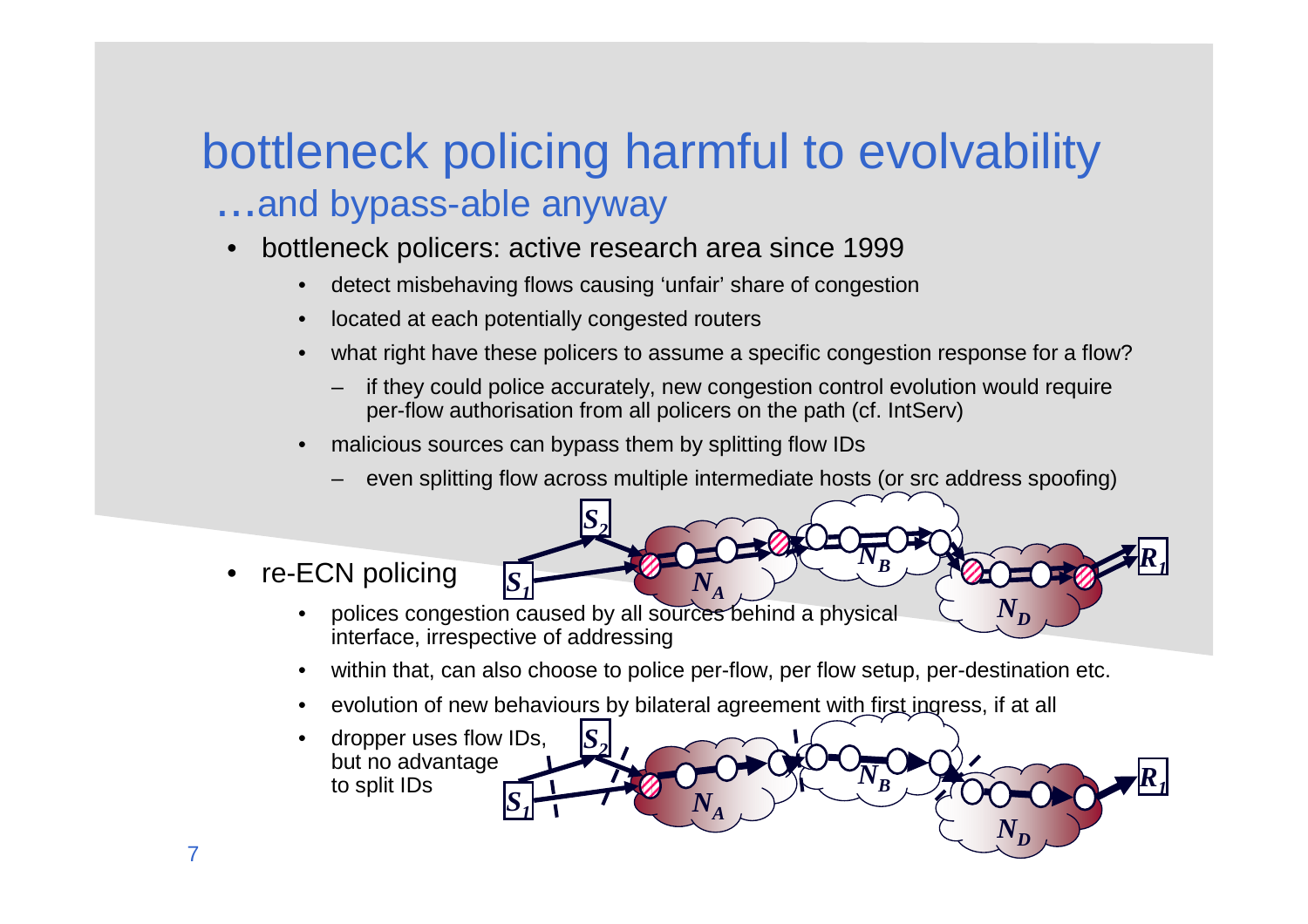## (non-)issues with layering & tunnels

- general non-issue
	- **RE** flag shouldn't change once set by sender (or proxy)
	- policers merely read **RE** to compare with **CE** introduced so far
	- OK as long as **CE** represents congestion since same origin that set **RE**
- IP in IP tunnels
	- OK if tunnel entry copies **RE** and **CE** to outer header
	- but full functionality RFC3168 ECN tunnel resets **CE** in outer header
		- no reason given in RFC3168 arbitrary decision?
- IP payload encryption (e.g. IPSec ESP)
	- non-issue re-ECN designed to work only in network layer header
	- flow-ID obfuscation also non-issue re-ECN only uses flow ID uniqueness, if at all
- • layer 2 congestion notification (ATM, Frame, ... MPLS, 802.3ar)
	- •non-issue given IP layer should accumulate **CE** from each 'L2 network' into ECN
- •considering guideline I-D on layered congestion notification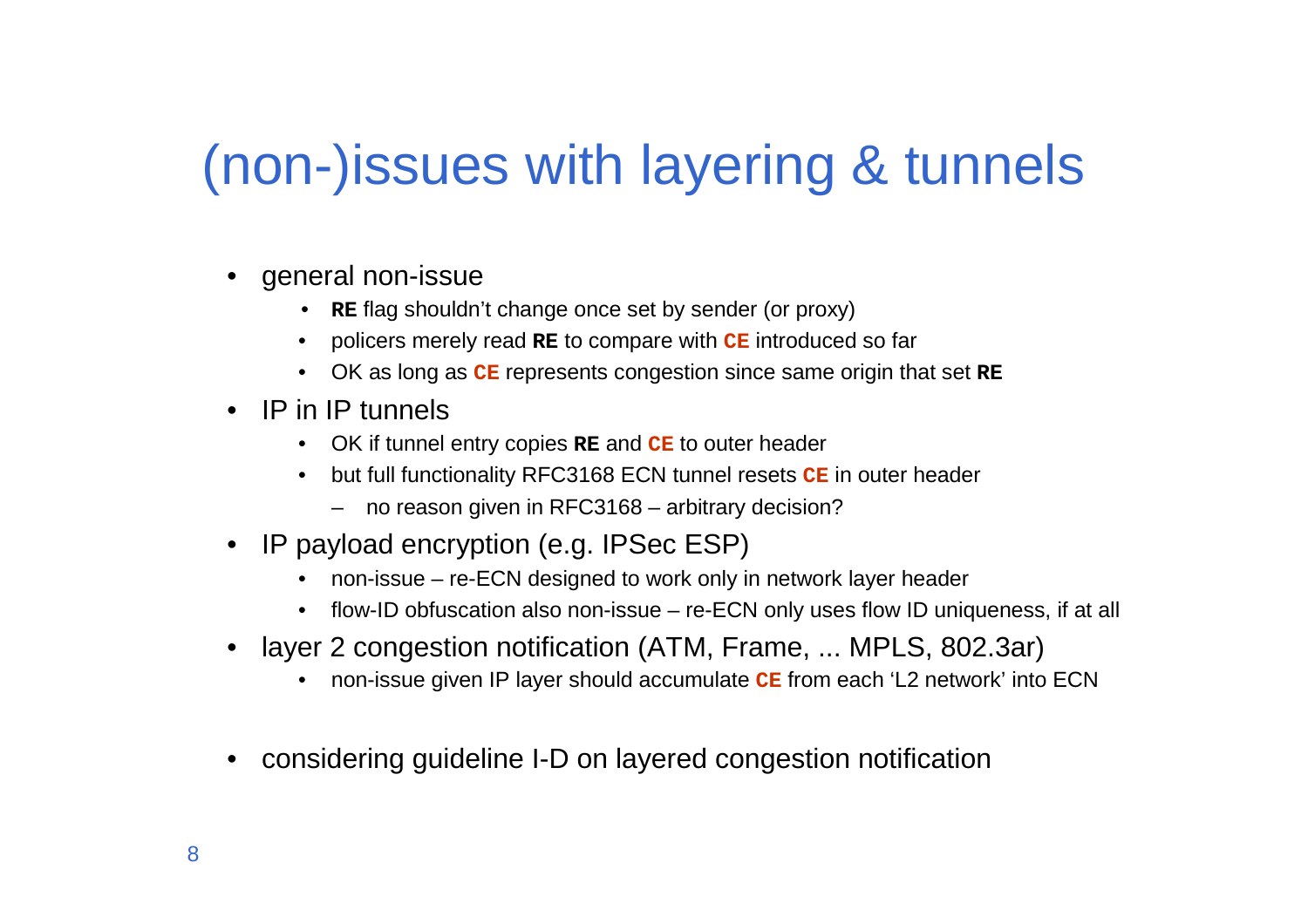## IPv6 re-ECN protocol encoding

•IPv6 hop-by-hop options header extension



- $\bullet$ action if unrecognized (AIU) = 00 'skip and continue'
- • changeable (C) flag = 1 'may change en route'
	- even tho RE flag shouldn't change en route (AH would just tell attackers which packets not to attack)
- • seems wasteful for 1 bit, but we plan:
	- $\bullet$ future hi-speed congestion control I-D using multi-bit congestion field
	- • other congestion-related fields possible
		- e.g. to distinguish wireless loss and per-packet vs per-bit congestion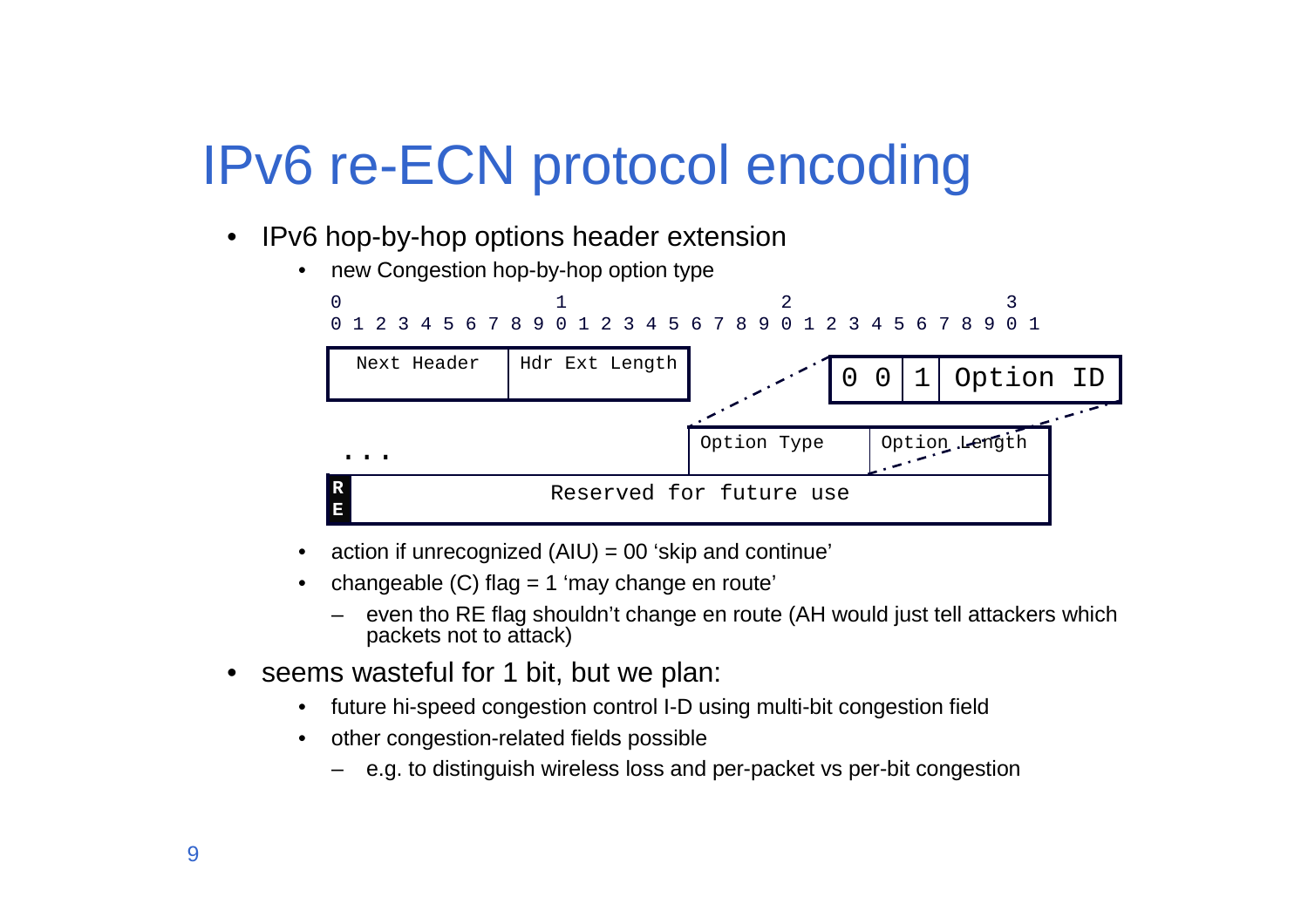## attacks on re-ECN & fixes

- • recap: why two codepoints worth 0?
	- when no congestion send neutral (0)
	- • packet marked 'cancelled' if network happens to mark a packet (-1) which the sender used to re-echo congestion  $(+1)$ ;  $+1 - 1 = 0$
	- • in draft 00, congestion marking of +1 packet turned it to -1 not 0, but networks could cheat by focusing marking on +1 (see §B)
- • but now can't attacker just send cancelled packets?
	- $\bullet$ immune from congestion marking
	- $\bullet$ simple fix: policer counts cancelled with +1 towards path congestion
		- should have specified this anyway, as both represent path congestion
		- also check proportion of cancelled to +1 packets same as -1 to neutral
- • set of attacks using persistently negative dummy traffic flows
	- $\bullet$ see next presentation for border policing fix
- • one remaining known vulnerability if attacker can spoof another flow ID
	- •known since early on – plan to focus effort on fixing this next

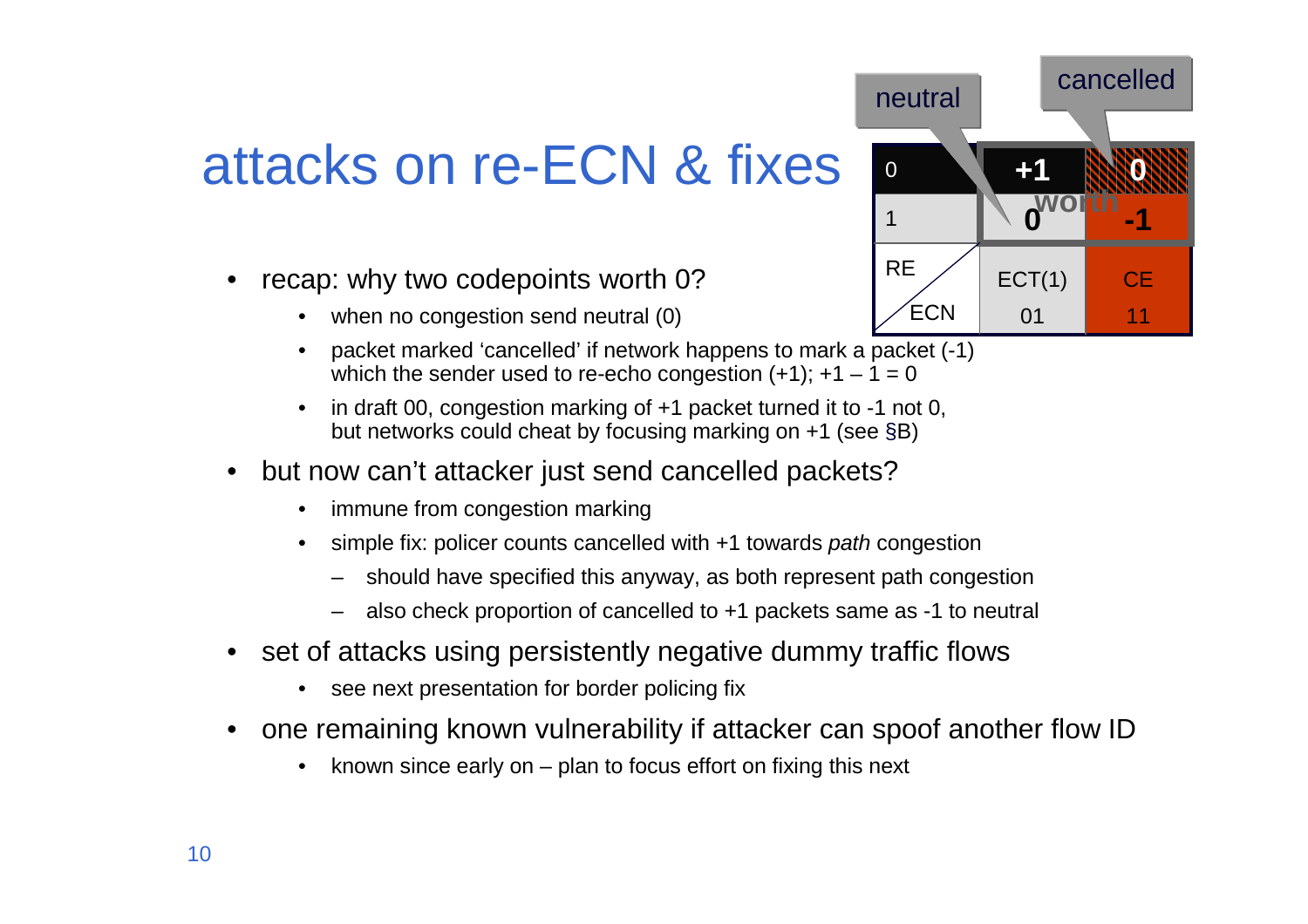#### summary

- optional 'net neutral' policing of causes of congestion
	- liberal networks can choose not to police, but still accountable
- simple architectural fix
	- generic accountability hook per datagram
	- requires one bit in IPv4 header



- or IPv6 hop-by-hop option more wasteful but plan to use space
- bottleneck policing considered harmful (& ineffective)
- fixed re-ECN vulnerabilities while keeping simplicity
- changing IPv4 header isn't a task taken on lightly
	- •now it's matured, we plan to discuss in network area too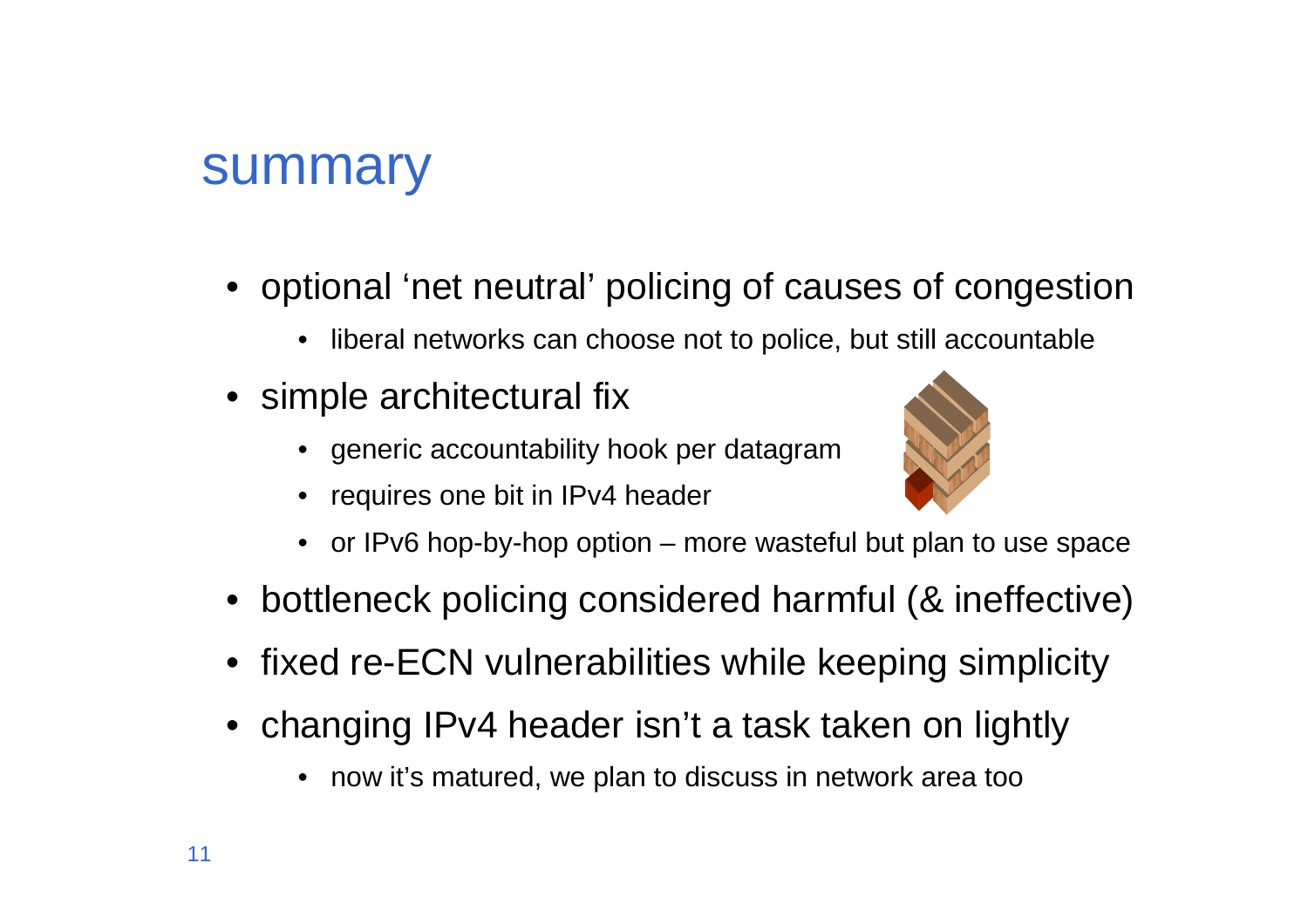## Re-ECN:Adding Accountability for Causing Congestion to TCP/IP

draft-briscoe-tsvwg-re-ecn-tcp-02





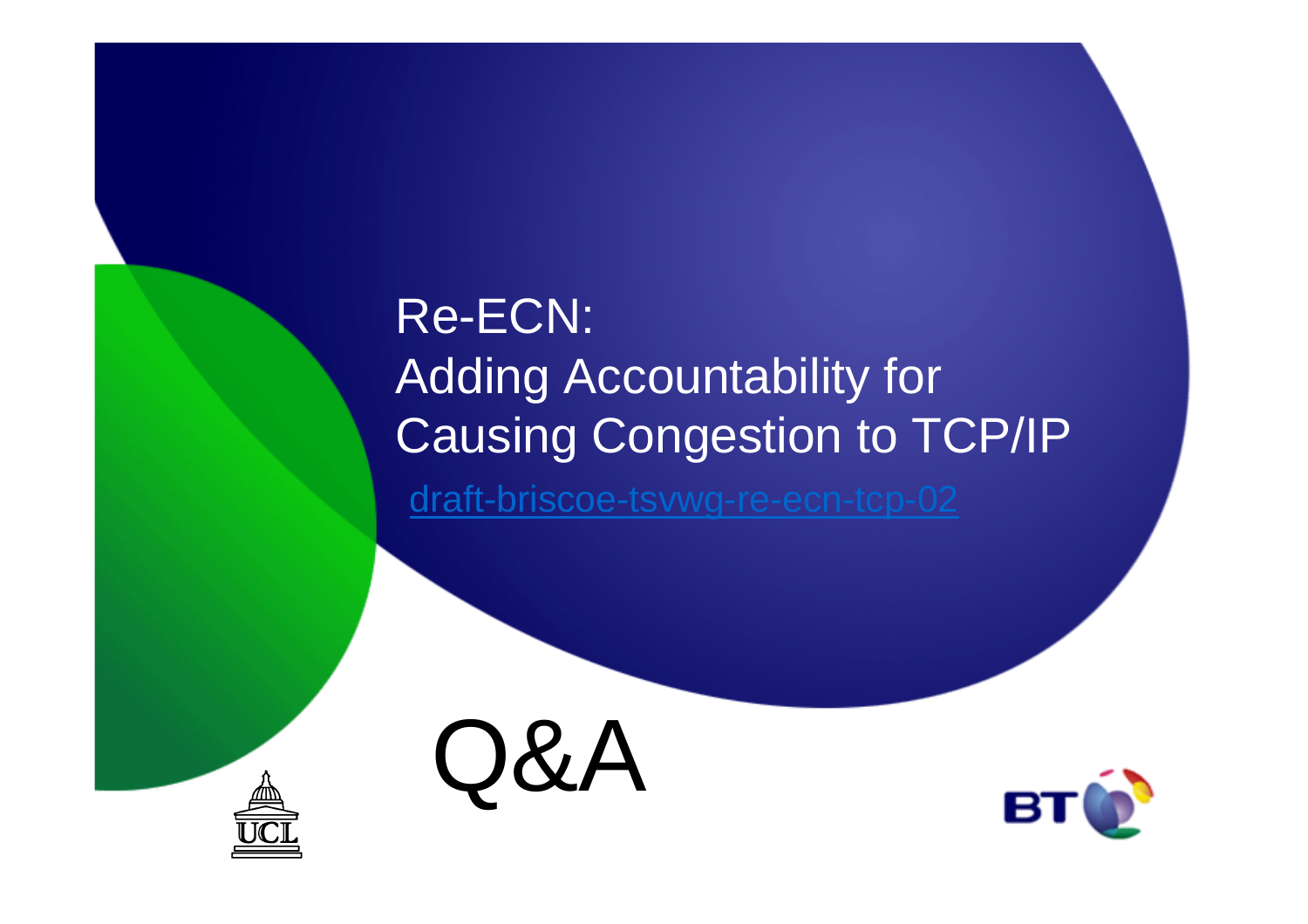# Emulating Border Flow Policing using Re-ECN on Bulk Data

draft-briscoe-tsvwg-re-ecn-border-cheat

**Bob Briscoe**, BT & UCLIETF-66 tsvwg Jul 2006



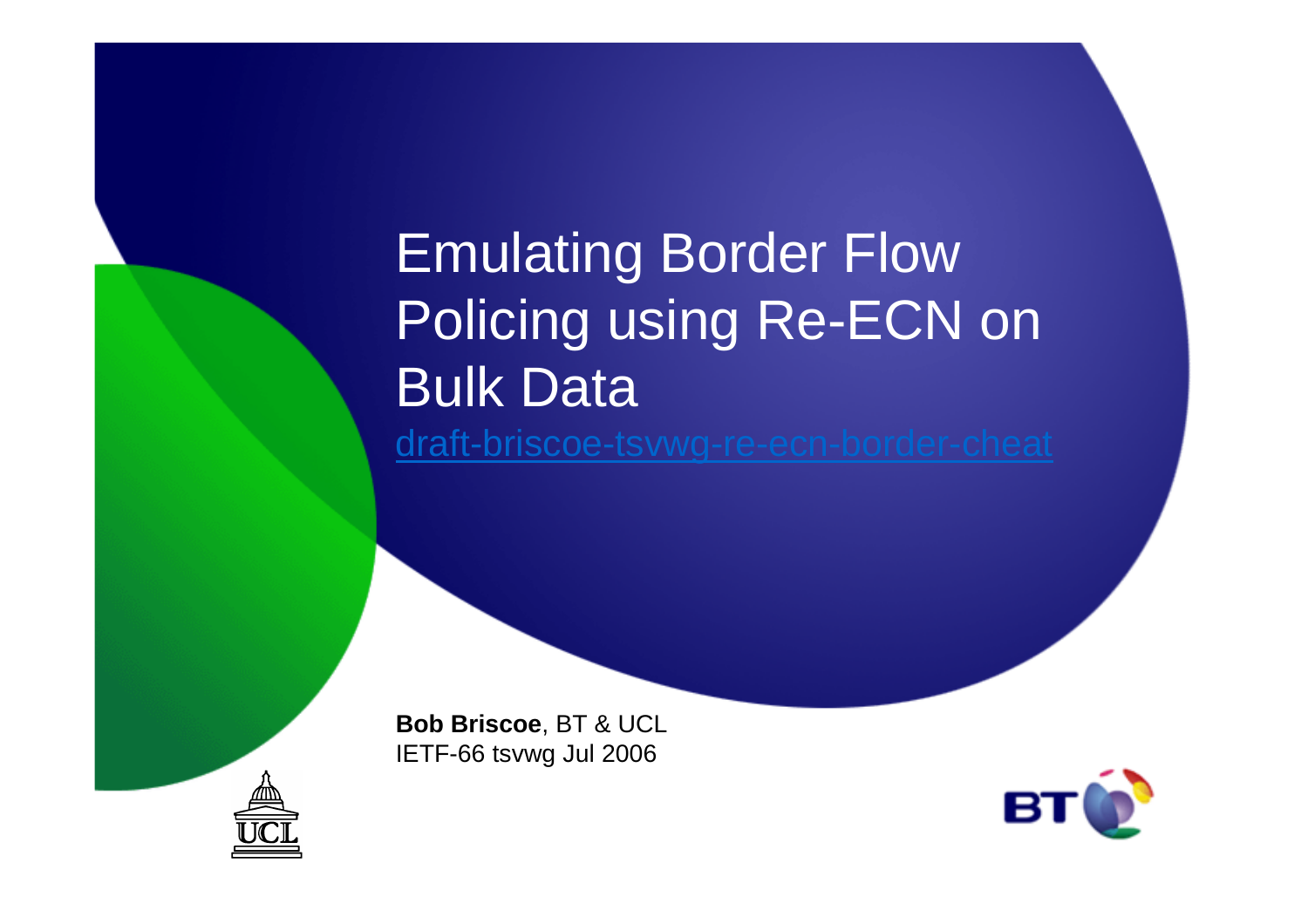## simple solution to a hard problem?

- Emulating Border Flow Policing using Re-ECN on Bulk Data
	- updated draft: draft-briscoe-tsvwg-re-ecn-border-cheat-01
	- **ultimate intent:** informational
	- exec summary: **exec summary:** claim we can now scale flow reservations to any size internetwork and prevent cheating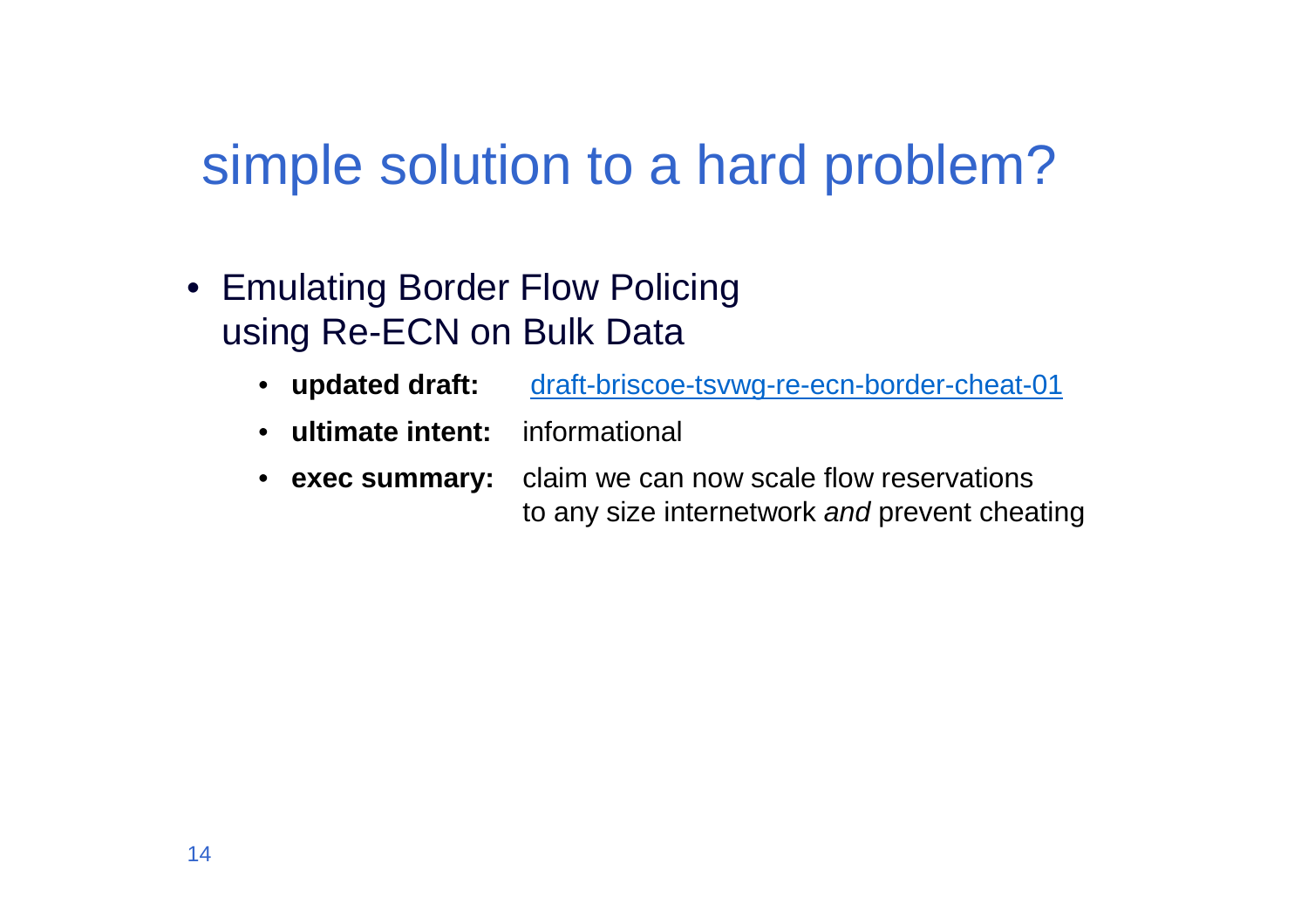

15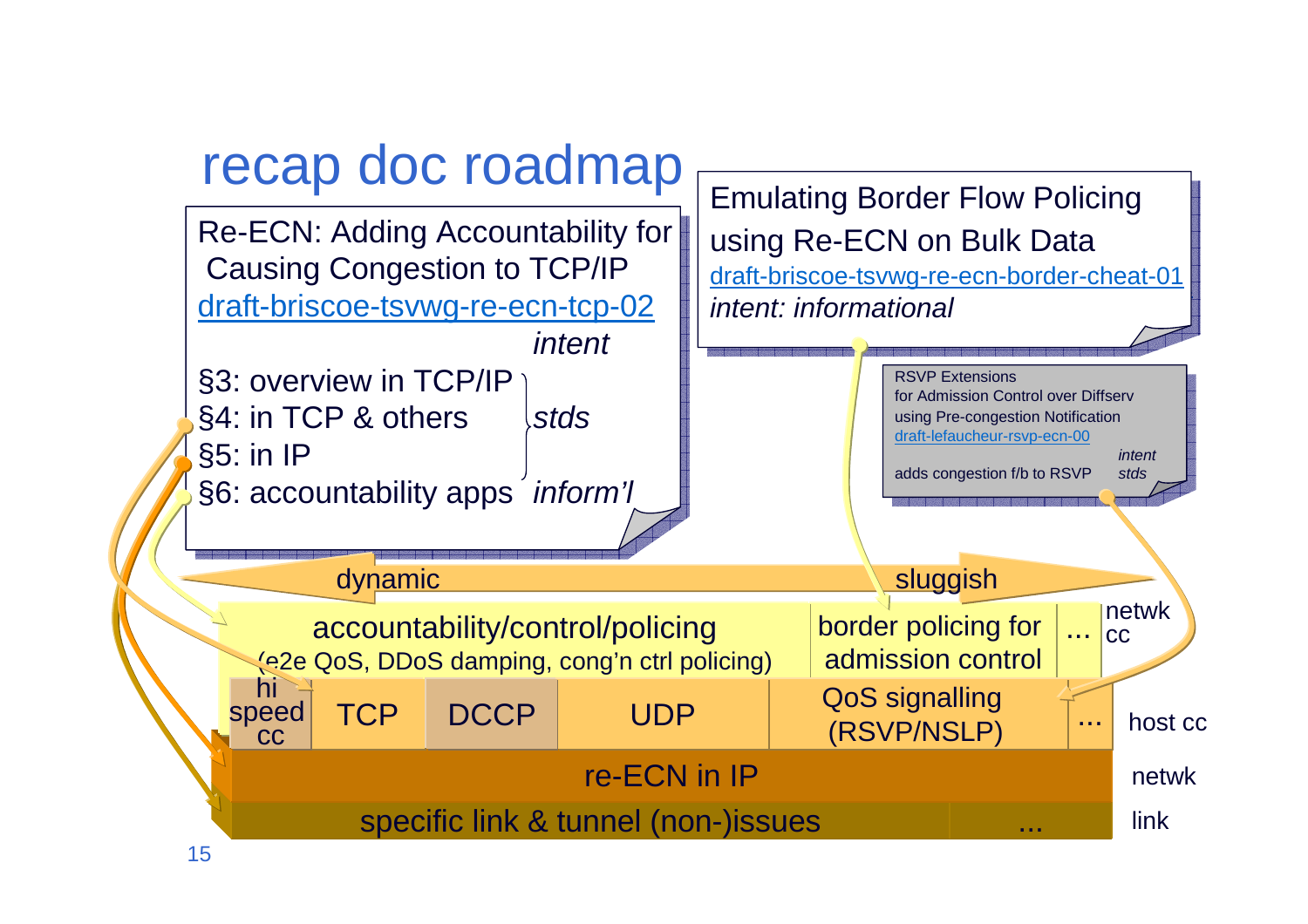#### problem statement

- policing flow admission control
	- a network cannot trust its neighbours not to act selfishly
	- if it asks them to deny admission to a flow
		- it has to check the neighbour actually has blocked the data

**N**

**1**

**N**<sup>D</sup>

why should I block flows?

**NA (CL)**

**NC (CL)**

**1** 

**N**<sub>D</sub>**(AL)** 

**1**

congested

**NC**

- if it accepts a reservation
	- it has to check for itself that the data rate fits within the reservation
- traditional solution
	- flow rate policing at borders
	- session border controllers too complexif they also have to rate police flows
- • can pre-congestion-based admission control span the Internet?
	- without per-flowprocessing at borders?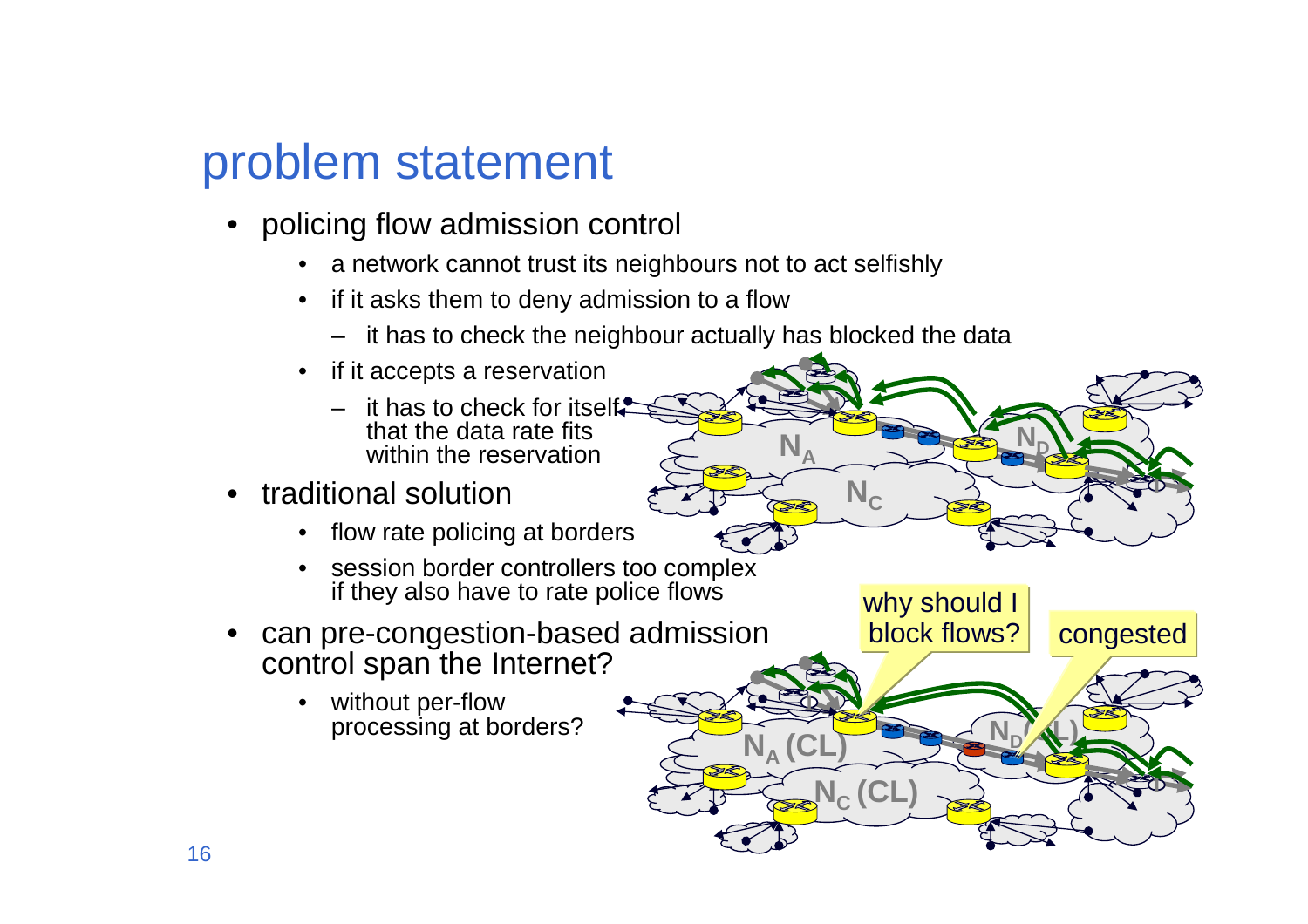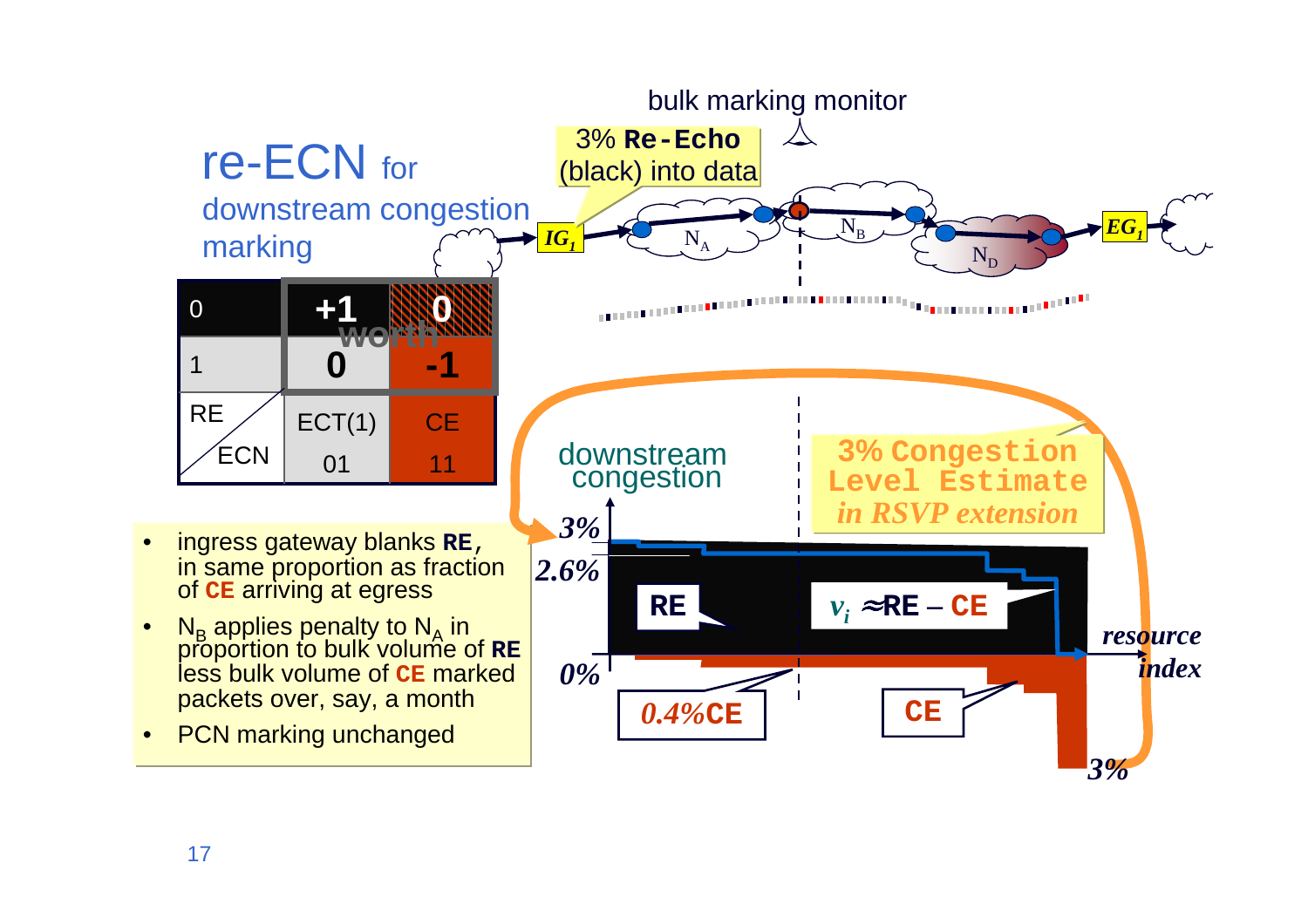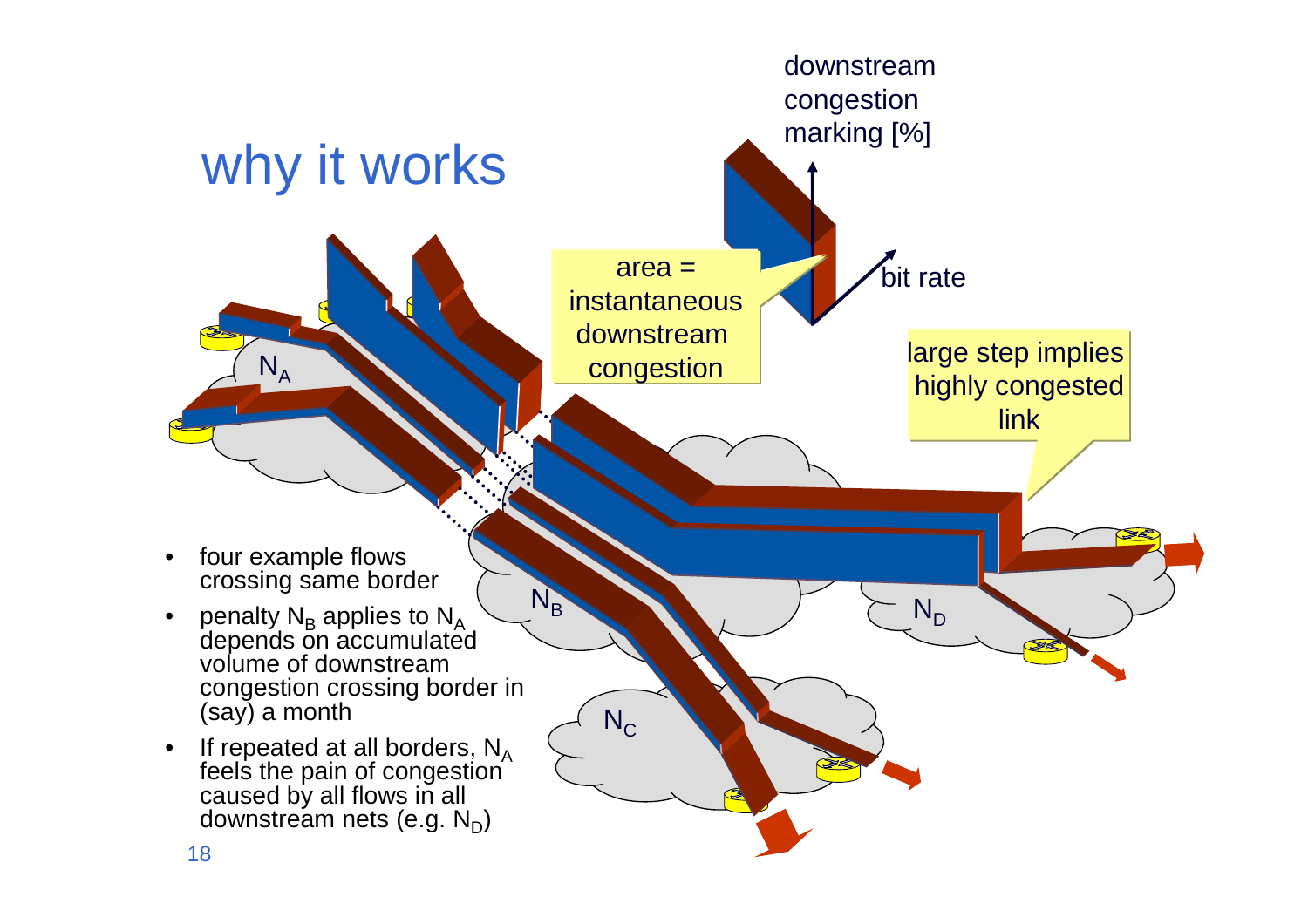## solution rationale

- • <0.01% packet markingat typical load
	- addition of any flow makes little difference to marking
- • penalties to ingress of each flow appear proportionate to its bit rate
	- **emulates border flow rate policing**•
- as load approaches capacity
	- •penalties become unbearably high (~1000x typical)
	- •insensitive to exact configuration of admission threshold
	- •**emulates border admission control**
- neither is a perfect emulation
	- but should lead to the desired behaviour•
	- $\bullet$ fail-safes if networks behave irrationally (e.g. config errors) – see draft

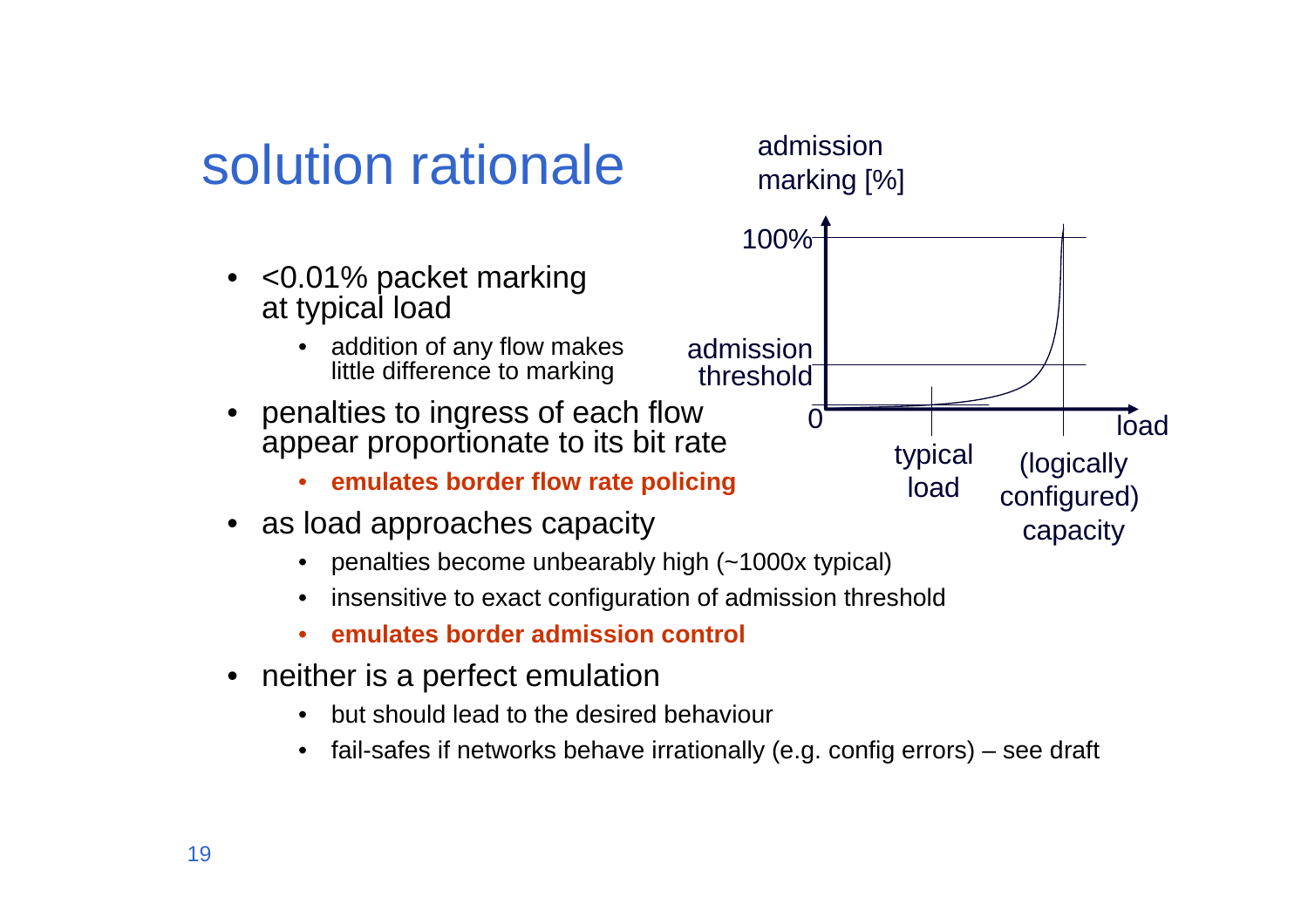#### note well: not standardising contracts

- want to avoid protocols that depend on particular business models
	- only standardise the re-ECN protocol
	- then networks can choose to use the metric in various ways
- border penalties could be tiered thresholds, directly proportionate usage charge, etc.
	- networks can choose other, broadly similar arrangements
	- or choose not to use metric, and to do per-flow processing instead
- outside Diffserv region, networks can use whateverflow-based business model they choose, as now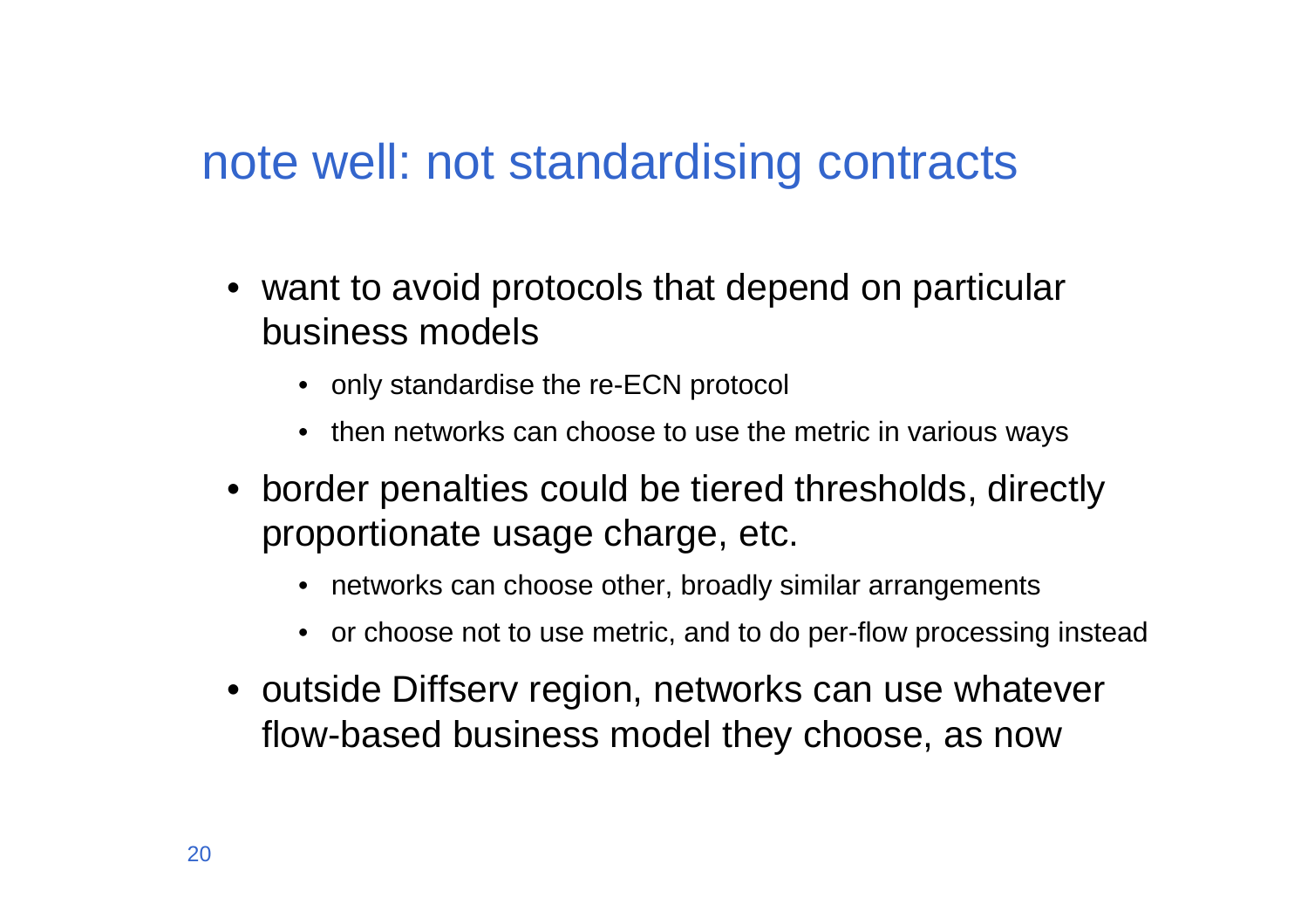## why should ingress re-echo honestly?

• if N<sub>D</sub> detects persistent negative balance between RE and **CE**, triggers sanctions

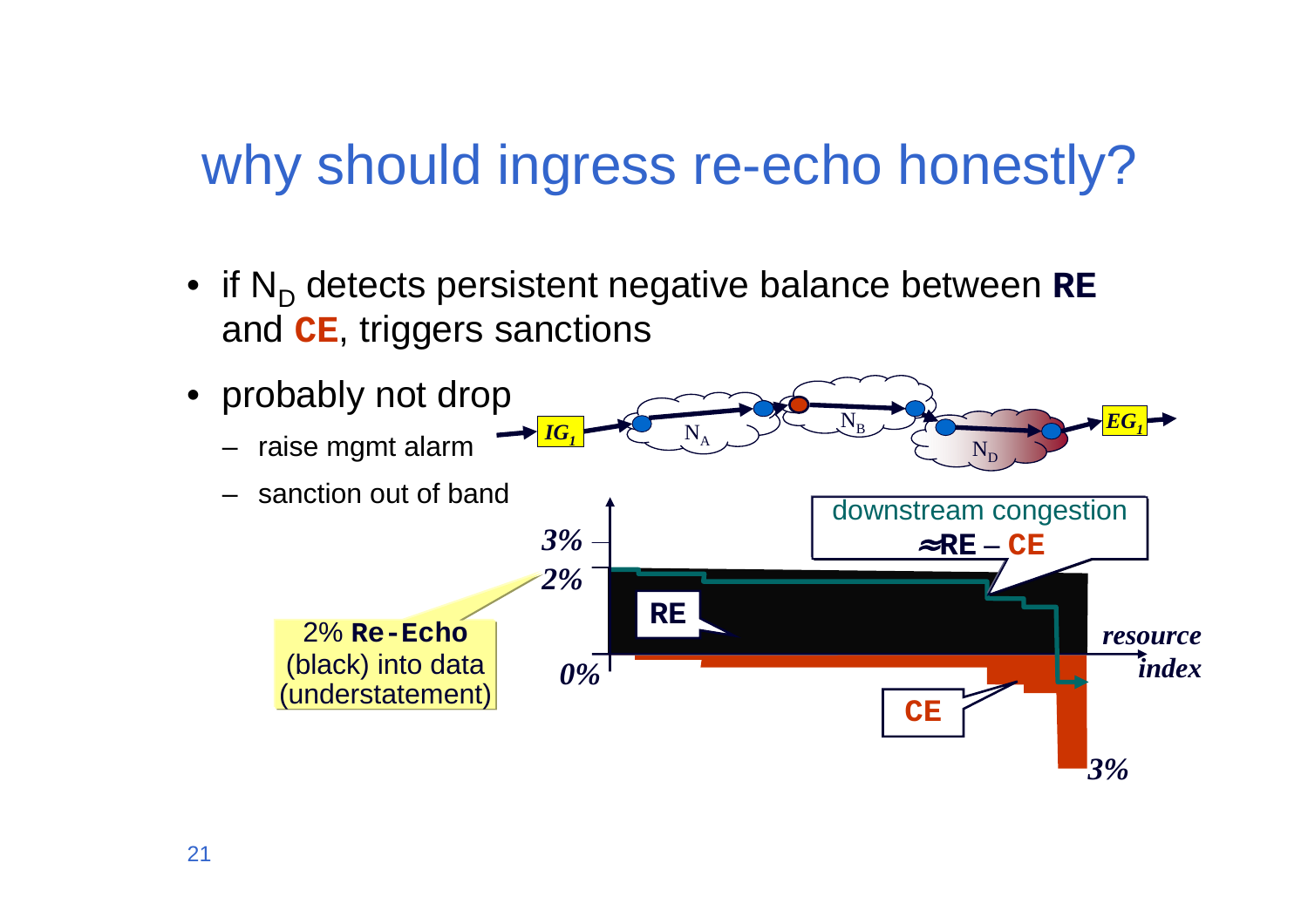#### dummy traffic attacks on re-ECN

- sanctions against persistently negative flows may not discourage dummy traffic
- various attacks ([Salvatori, Bauer] see draft), eg.
	- a network sends negative dummy traffic with just enough TTL to cross border [Salvatori]
		- offsets penalties from other positive traffic
- fix is to estimate contribution from negative flows crossing border by sampling
	- inflate penalties accordingly removes attack motivations
	- see draft for details and example algorithm in appendix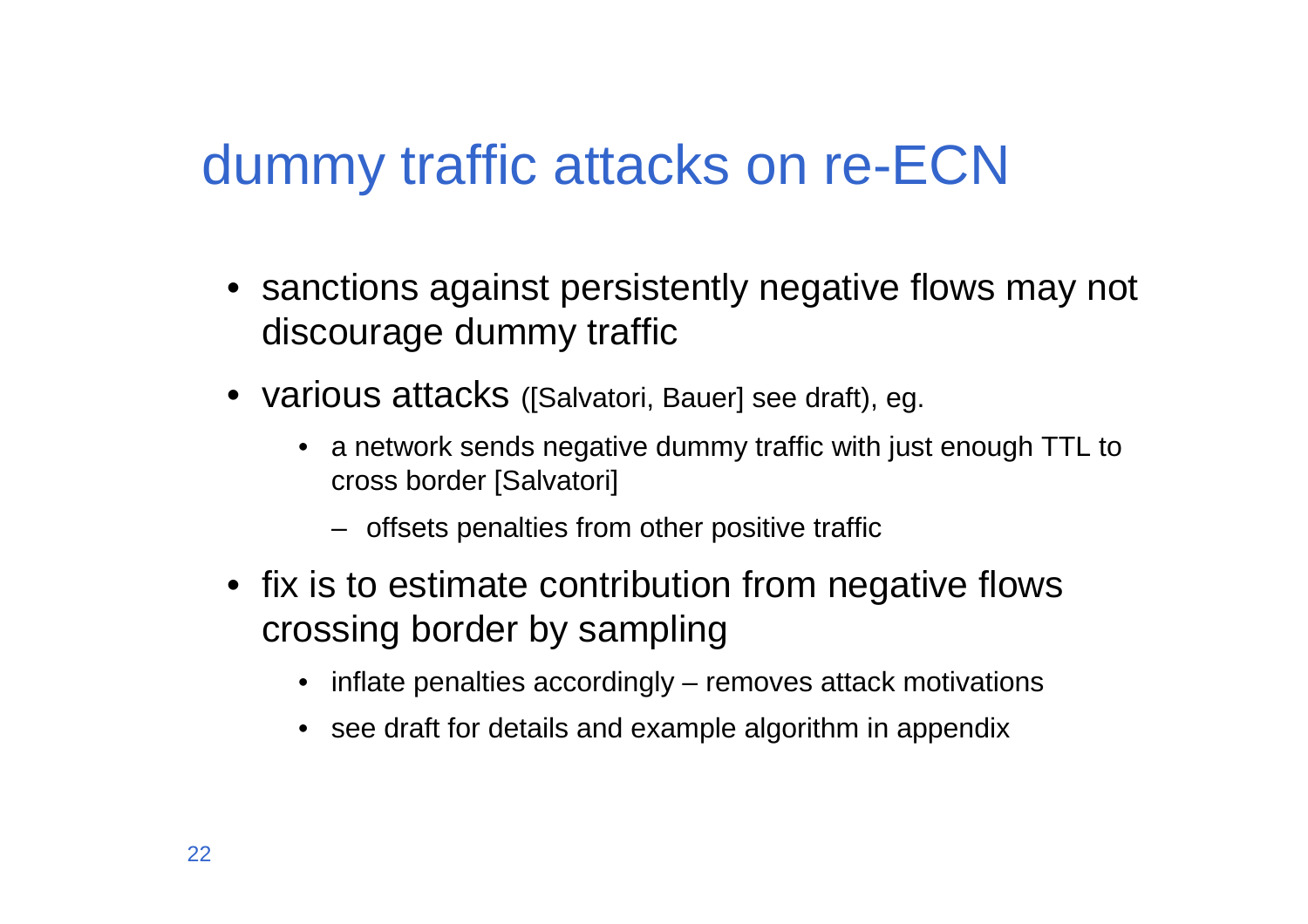#### summary

- claim we can now scale flow reservations to any size internetwork and prevent cheating
	- without per-flow processing in Internet-wide Diffserv region
	- just bulk passive counting of packet marking over, say, a month
	- sufficient emulation of per-flow policing
- see draft for
	- results of security analysis, considering collusions etc.
	- incremental deployment story
	- protocol details (aggregate & flow bootstrap, etc)
	- border metering algorithms, etc
- comments solicited, now or on list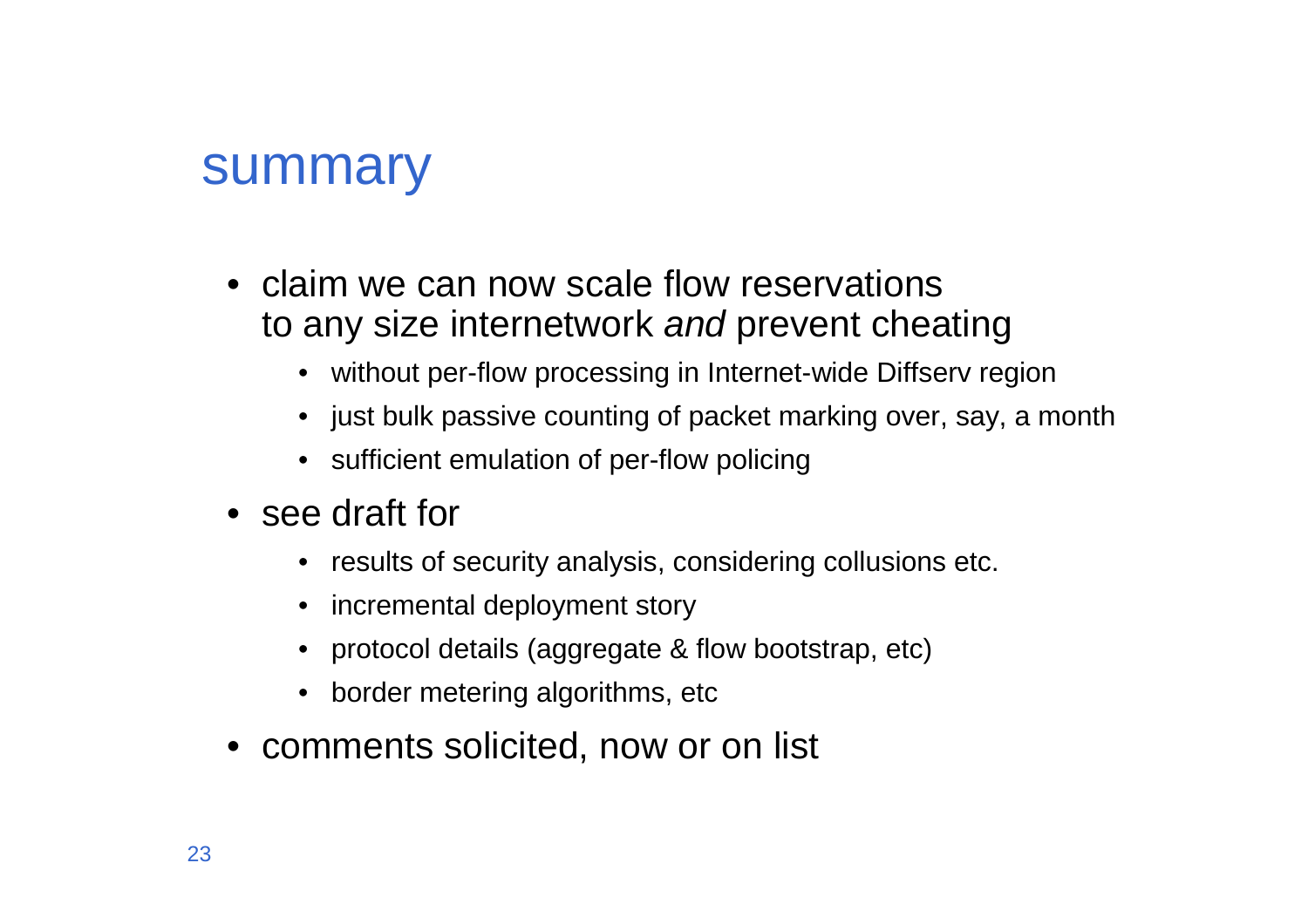# Emulating Border Flow Policing using Re-ECN on Bulk Data

draft-briscoe-tsvwg-re-ecn-border-cheating-01





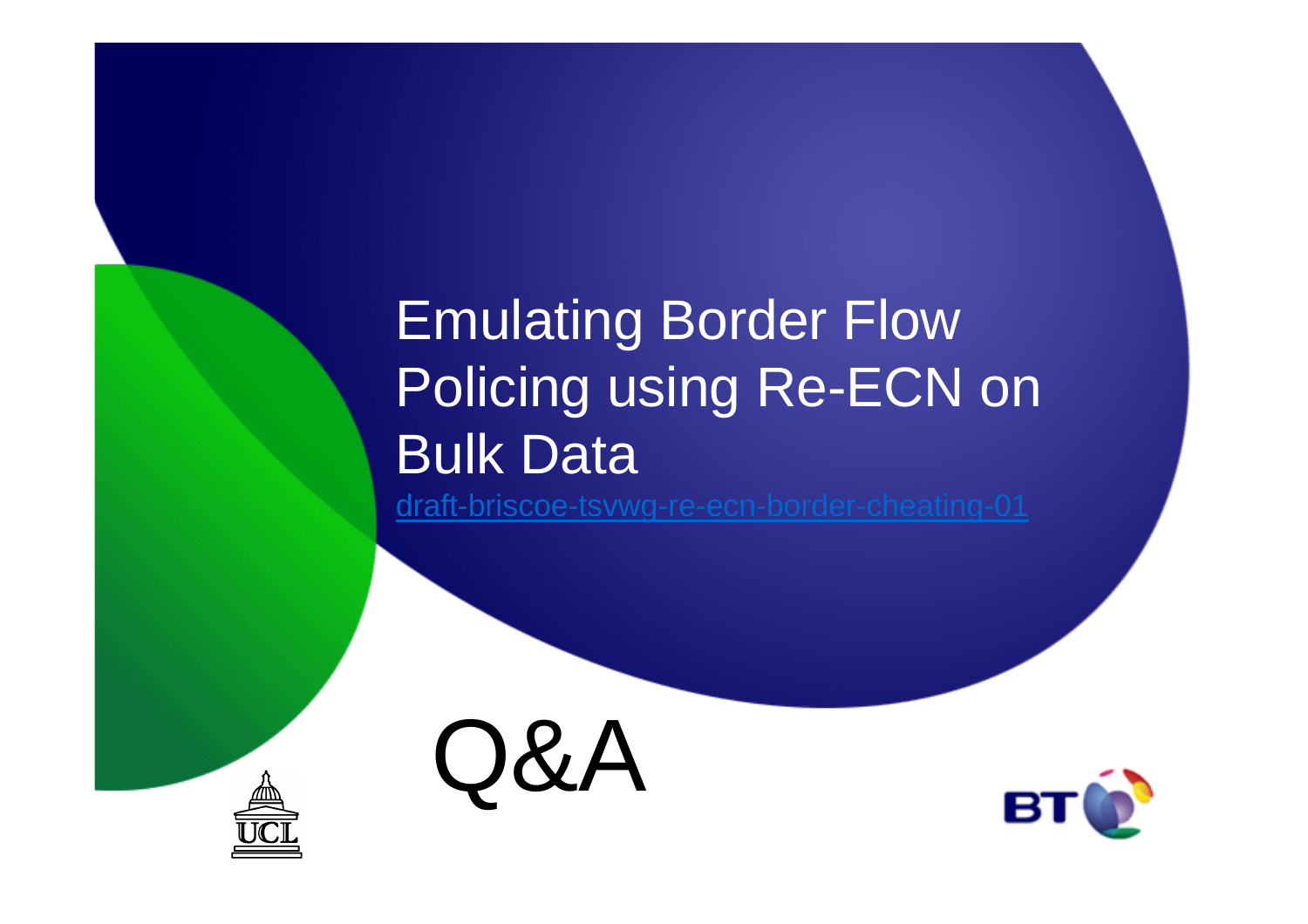#### path congestion typically at both edges





- • congestion risk highest in access nets
	- cost economics of fan-out
- • but small risk in cores/backbones
	- $\bullet$ failures, anomalous demand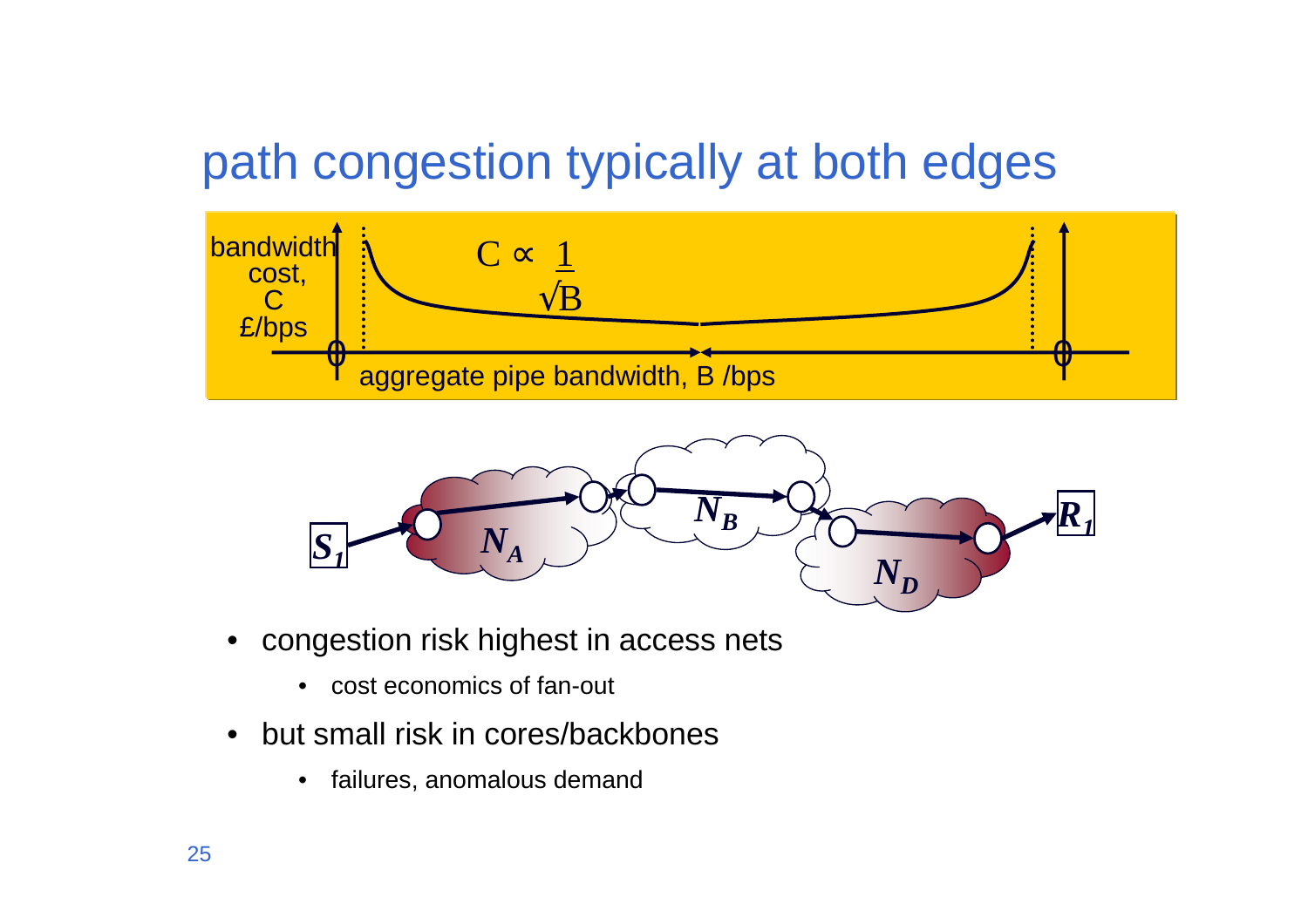## you MUST do thisyou may not do this

- logically consistent statements
- build-time compliance
	- usual standards compliance language (§2)
- run-time compliance
	- incentives, penalties (§6 throttling, dropping, charging)
- hook in datagram service for incentive mechanisms
	- they can make run-time compliance advantageous to all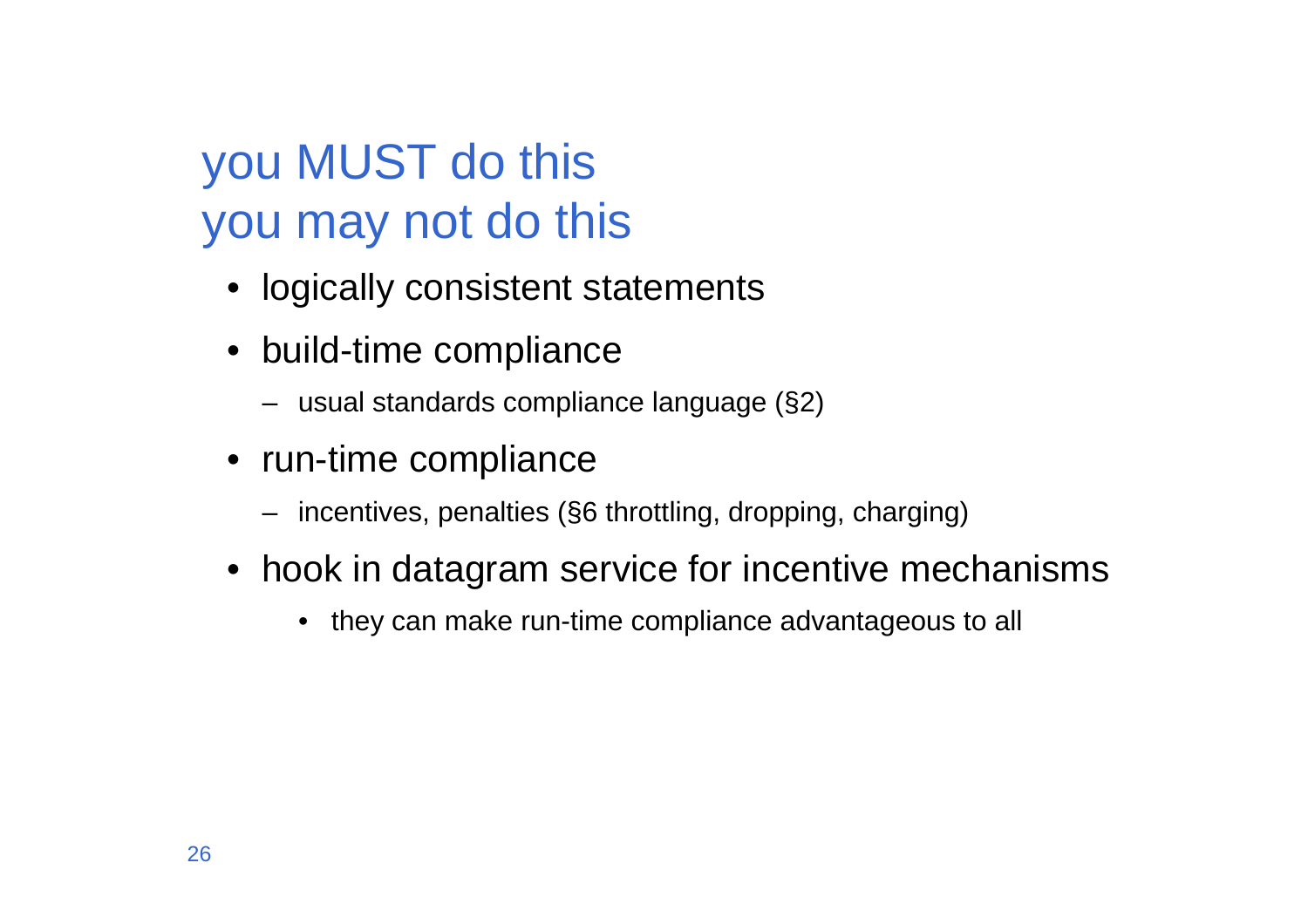## extended ECN codepoints: summary

• extra semantics backward compatible with previous ECN codepoint semantics

| <b>ECN</b><br>code-<br>point | <b>ECN</b><br><b>[RFC3168]</b><br>codepoint | <b>RE</b><br>flag | Extended<br><b>ECN</b><br>codepoint | re-ECN meaning                      | `worth' |
|------------------------------|---------------------------------------------|-------------------|-------------------------------------|-------------------------------------|---------|
| 0 <sub>0</sub>               | not-ECT                                     | $\Omega$          | Not-RECT                            | Not re-ECN capable transport        |         |
|                              |                                             | $\mathbf{1}$      | <b>FNE</b>                          | Feedback not established            | $+1$    |
| 01                           | ECT(1)                                      | $\overline{0}$    | Re-Echo                             | Re-echo congestion event            | $+1$    |
|                              |                                             | $\mathbf 1$       | <b>RECT</b>                         | Re-ECN capable transport            | O       |
| 10                           | ECT(0)                                      | $\overline{0}$    |                                     | 'Legacy' ECN use                    |         |
|                              |                                             | $\mathbf 1$       | $--CU--$                            | <b>Currently unused</b>             |         |
| 11                           | CE                                          | $\Omega$          | CE(0)                               | Congestion experienced with Re-Echo |         |
|                              |                                             | $\mathbf 1$       | $CE(-1)$                            | <b>Congestion experienced</b>       | -1      |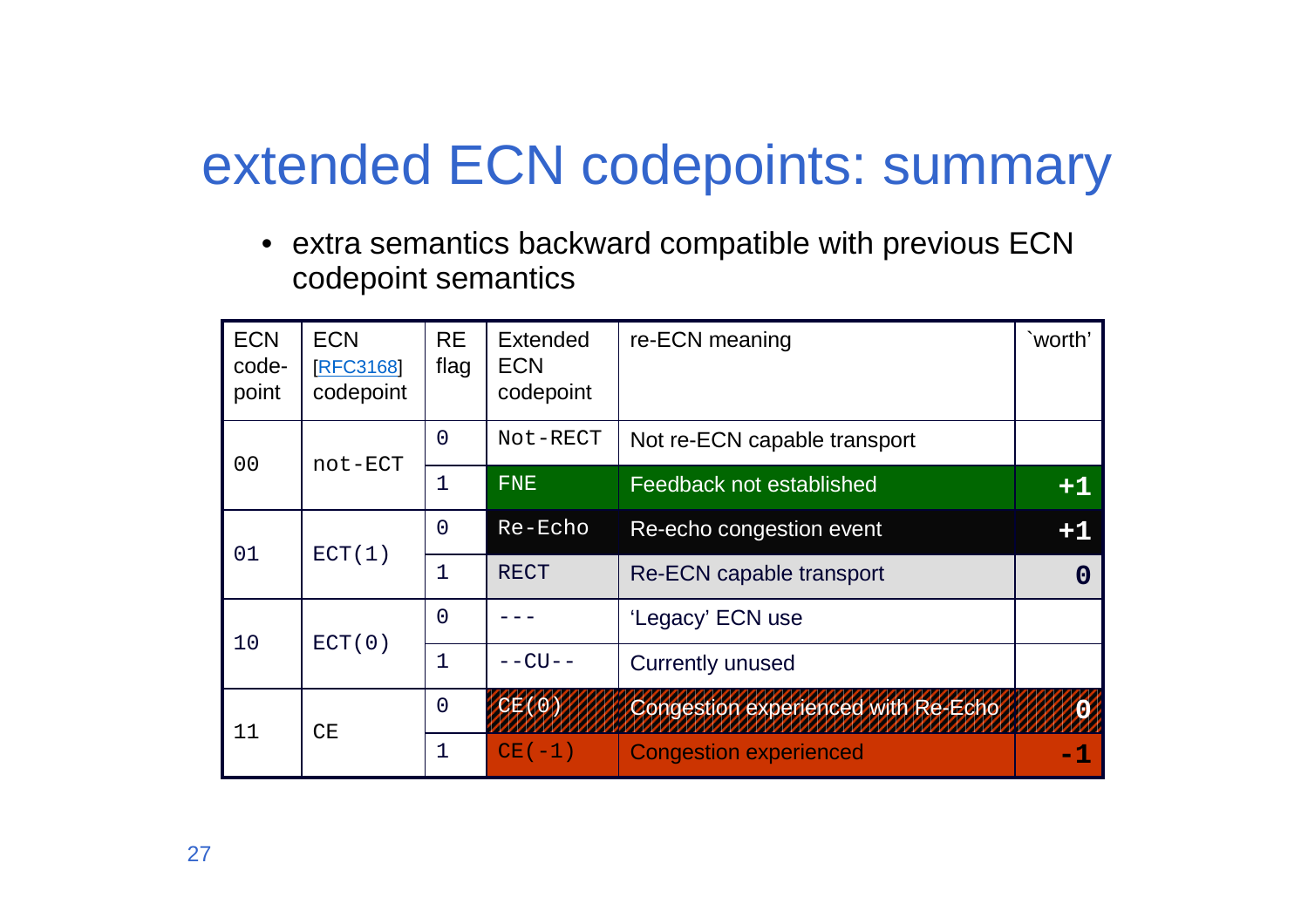#### flow bootstrap

- • feedback not established (**FNE**) codepoint; RE=1, ECN=00
	- sent when don't know which way to set •RE flag, due to lack of feedback
	- • 'worth' **+1**, so builds up credit when sent at flow start
- • after idle >1sec next packet MUST be **green**
	- • enables deterministic flow state mgmt (policers, droppers, firewalls, servers)
- • **green** packets are ECN-capable
	- •routers MAY ECN mark, rather than drop
	- • strong condition on deployment (see draft)
- • **green** also serves as state setup bit [Clark, Handley & Greenhalgh]
	- • protocol-independent identification of flow state set-up
	- •for servers, firewalls, tag switching, etc
	- •don't create state if not set
	- • may drop packet if not set but matching state not found
	- • firewalls can permit protocol evolution without knowing semantics
	- • some validation of encrypted traffic, independent of transport
	- can limit outgoing rate of state setup
- • considering I-D [Handley & Greenhalgh]
	- • state-setup codepoint independent of, but compatible with, re-ECN
- • **green** is 'soft-state set-up codepoint' (idempotent), to be precise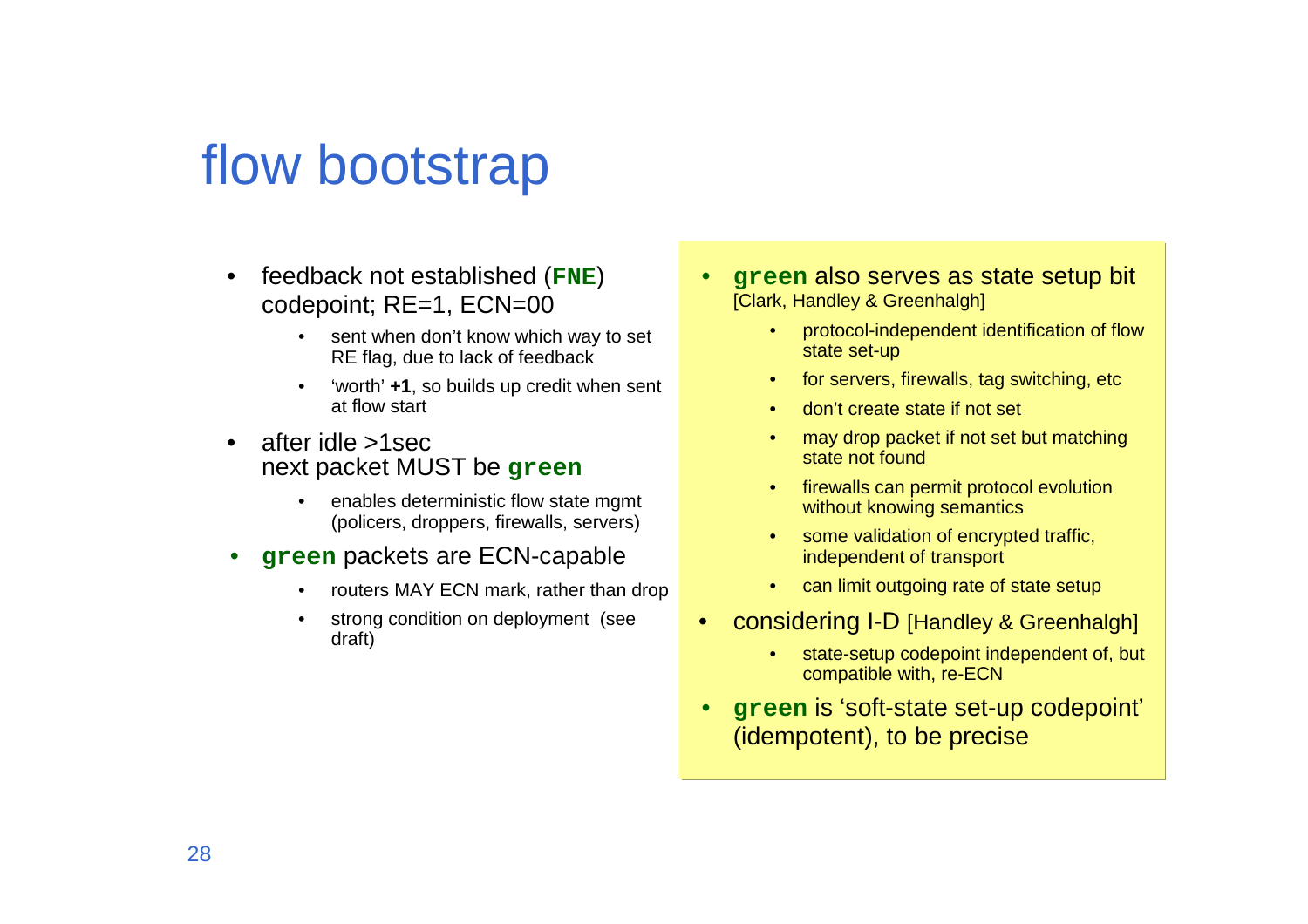## previous re-ECN protocol (IP layer)

| <b>ECN</b><br>code-<br>point | standard<br>designation |
|------------------------------|-------------------------|
| 00                           | not-ECT                 |
| 10                           | ECT(0)                  |
| 01                           | ECT(1)                  |
| T T                          | CE.                     |

 $\bullet$  sender re-inserts congestion feedback into forward data: "re-feedback"on every **Echo-CE** from transport (e.g. TCP) sender sets **ECT(0)**else sets **ECT(1)**

• Feedback-Established (FE) flag

| IPv4 control flags |    |    |  |  |  |
|--------------------|----|----|--|--|--|
| H'H.               | DF | МF |  |  |  |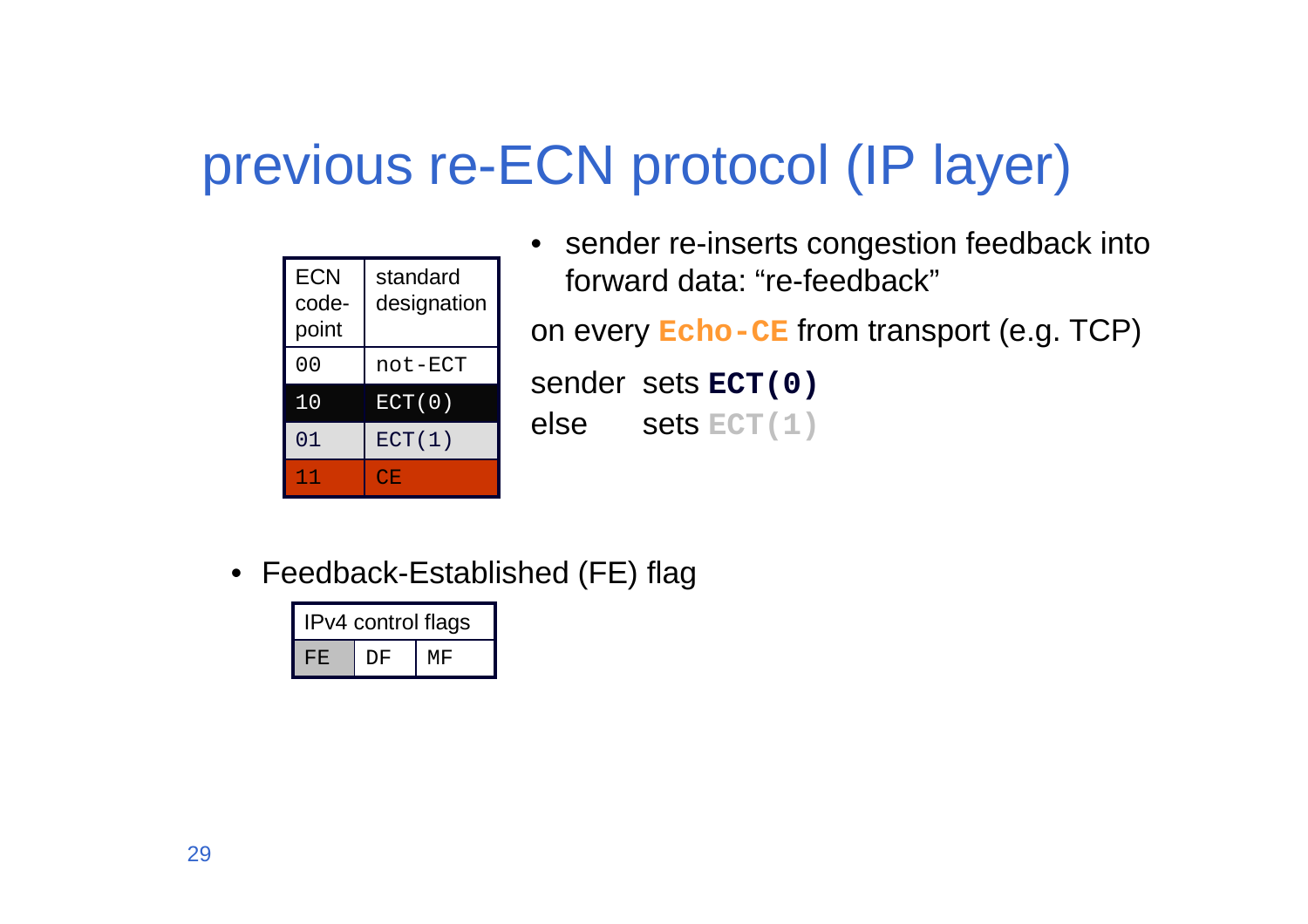#### accountability for congestionother applications

- congestion-history-based policer (congestion cap)
	- throttles causes of past heavy congestion (zombies, 24x7 p2p)
- DDoS mitigation
- • QoS & DCCP profile flexibility
	- •ingress can unilaterally allow different rate responses to congestion
- • load sharing, traffic engineering
	- •multipath routers can compare downstream congestion
- • bulk metric for inter-domain SLAs or charges
	- •bulk volume of **ECT(0)**less bulk volume of **CE**
	- • upstream networks that do nothing about policing, DoS, zombies etcwill break SLA or get charged more